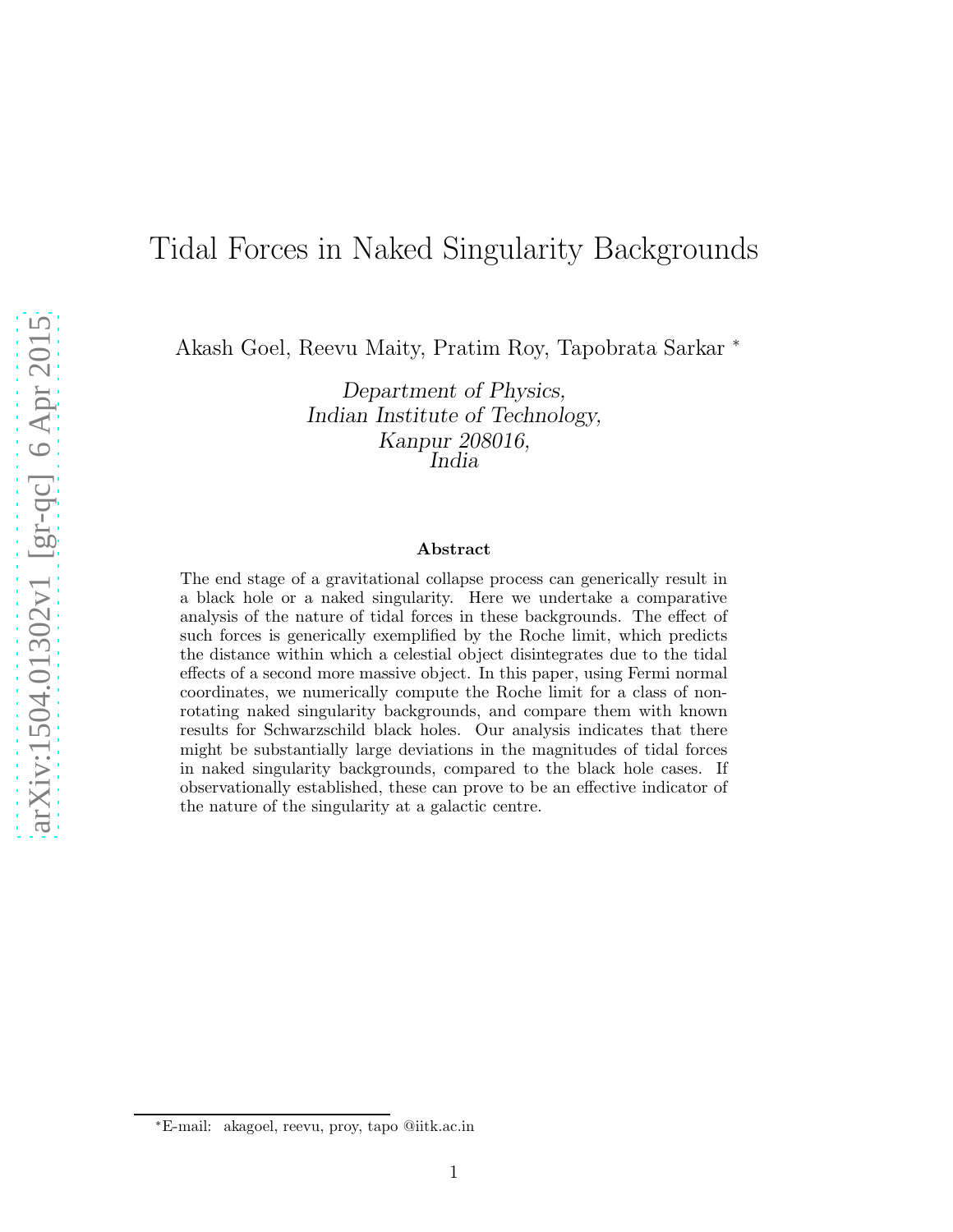## 1 Introduction

Einstein's theory of General Relativity (GR) [\[1\]](#page-18-0) is the most successful theory of gravity till date. An intriguing prediction of the theory is the existence of mathematical singularities, which have been a major focus of research in gravity over the last century. Indeed, black holes, which are singular solutions of the Einstein's equations predicted by GR, form a basic ingredient in our understanding of the universe as it is generally believed that the centre of supermassive galaxies are candidate black holes. There are also other singular solutions of GR called naked singularities that are not as well understood, but their existence cannot be ruled out. Possible distinctions between black holes and naked singularities have been of great interest in the recent past. To substantiate and carry forward such analysis is the purpose of this paper.

Recall that singularities in GR arise in gravitational collapse processes, see, e.g [\[2\]](#page-18-1). Indeed, In the absence of pressure, a spherically symmetric distribution of matter will collapse under its own gravity. This scenario is often repeated in more realistic situations including effects of pressure. The end stage of a generic collapse process is singular, and results in a black hole or a naked singularity [\[3\]](#page-18-2), depending on initial conditions. While black holes are space-time singularities in GR that are covered by an event horizon, naked singularities do not have such a cover. The cosmic censorship conjecture originally proposed by Penrose more than four decades back states that nature does not allow naked singularities. However, a complete proof for this conjecture is lacking till date, and several research groups have directed their attention to the formation of naked singularities, their stability, and in particular distinguishing features between naked singularities and black holes. This last points assumes significance in predicting observational differences, if any, between black holes and naked singularities. Such analyses has been carried out for example in the context of accretion discs [\[4\]](#page-18-3) and gravitational lensing [\[5\]](#page-18-4), [\[6\]](#page-18-5). In this work, we focus on another important aspect of gravity, namely tidal forces, and the purpose of this paper is to investigate the difference in the nature of these forces in naked singularity backgrounds, compared to black hole cases. The motivation for this line of approach is that such differences might be significant to be observable. In particular, tidal effects on neutron stars [\[7\]](#page-18-6) in black hole backgrounds have been extensively studied in the literature and one of our aims is to quantify the differences between these vis a vis naked singularity backgrounds, which might be relevant in realistic situations.

Tidal forces are manifestations of non-local gravitational interactions. Consider, for example, a celestial object moving under the gravity of a more massive object. Non local gravity might cause this object to disintegrate. Viewed in the Newtonian context, this is easy to visualize. Consider for example a massive star of mass M and radius R that has a satellite made of incompressible matter, of mass  $M_s$  and radius  $r_s$ , both objects assumed to be spherical, with their centres at a distance d apart. An estimate of the tidal force can be obtained by computing the gravitational forces due to the star at the (near) end of the satellite and its centre. Assuming that  $r_s/R \ll 1$  and equating this with the self gravitational force of the satellite predicts that the satellite will disintegrate if the dimensionless ratio  $(M_s/M)(d/R_s)^3$  is less than a critical value, this value depending on the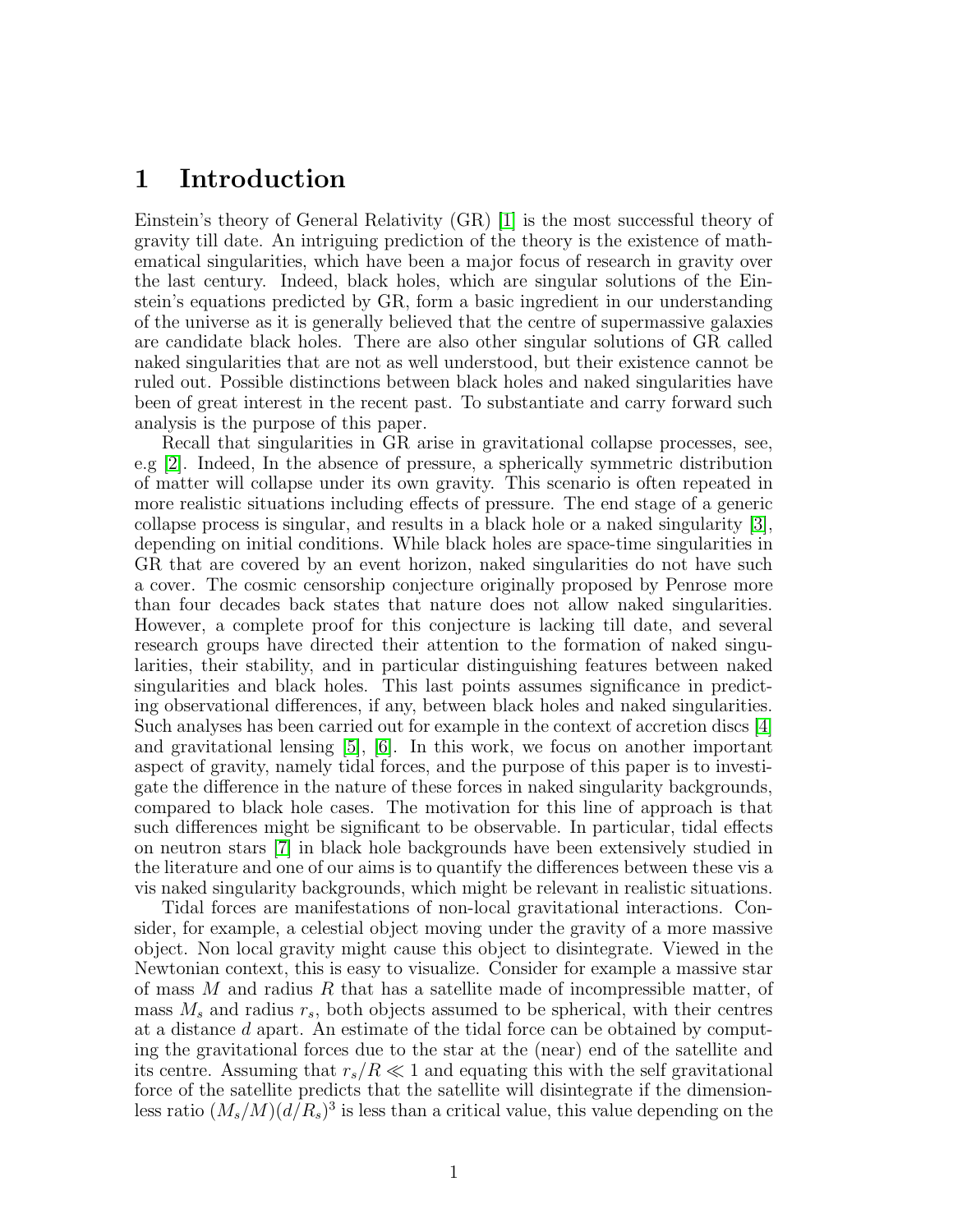

<span id="page-2-0"></span>Figure 1: Critical Mass For Circular geodesics in the Kerr geometry for different values of a, the rotation parameter. The singularity at  $r = 0$  is naked for  $a > 1$ .

spin angular velocity of the satellite. Then, this ratio translates into the fact that tidal disruptions occur if the radial separation between the star and the satellite is less than a critical value, known as the Roche limit.

While tidal forces are easy to understand in the Newtonian context when the stellar mass is made of incompressible fluids, they may be substantially difficult to compute in the framework of GR, especially if one considers the fluid dynamics of the stellar object. The importance of this latter fact has been recognized of late, and by now a large body of literature is available, which considers the nature of the fluid star that is being tidally disrupted. Appropriate coordinates to deal with the problem in the framework of GR are the Fermi normal coordinates  $|8|$ . Here, one first sets up a locally flat system of coordinates along a geodesic, and then computes the tidal force taking into account the internal fluid dynamics of the star, and hence obtain the Roche limit. The actual computation procedure is non-trivial, and with little analytical handle available, one usually resorts to numerical analysis, along with a number of simplifying assumptions. This method was first elaborated upon in the work of Ishii et al [\[9\]](#page-18-8), where tidal effects on objects in circular geodesics around a Kerr black hole were computed, upto fourth order in the Fermi normal coordinates. This built upon the work of Fishbone [\[10\]](#page-18-9), and to the best of our knowledge, was the first GR computation of tidal effects taking into account the equilibrium fluid dynamics of the stellar mass. The fluid star was treated in a Newtonian approximation, wherein it was possible to superpose a tidal potential calculated in Fermi normal coordinates on the star's Newtonian potential, and a numerical routine was used to extract various physical quantities related to the tidal force.

The purpose of this paper is to generalize and extend the analysis of [\[9\]](#page-18-8) to naked singularity backgrounds. A simple possibility for example is to consider tidal forces in the Kerr background considered in [\[9\]](#page-18-8), and extend it to the regime where the singularity is naked. This might happen for example, when a black hole accretes angular momentum by capturing rapidly spinning stellar objects.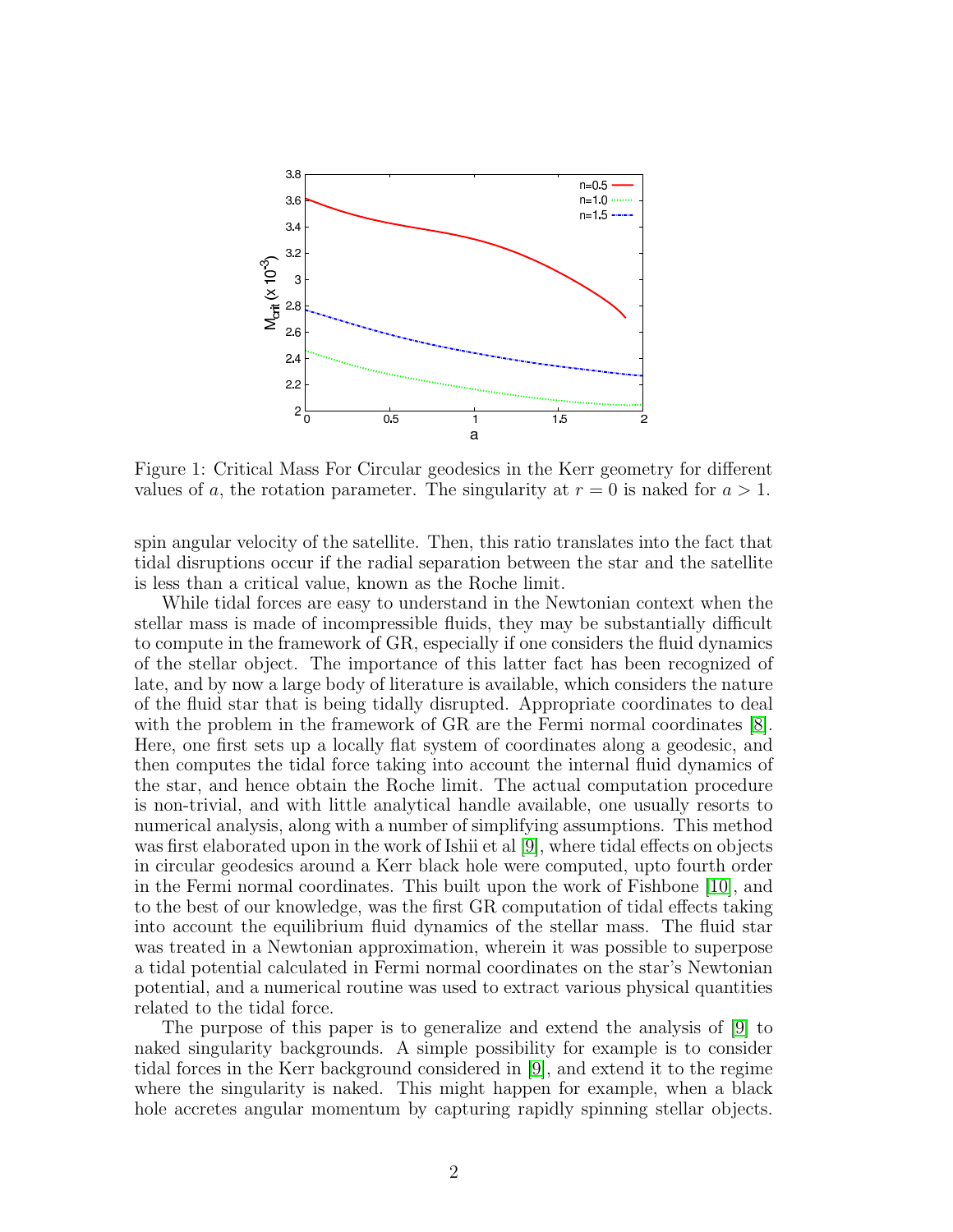High spin black holes are known to exist in nature, and studies involving the spin of the Kerr black hole lesser than, but close to its mass, have appeared in [\[11\]](#page-18-10). Here we investigate the situation in which the spin of the black hole exceeds its mass.

We will, for most of this paper, adopt geometrized units in which the Newton's constant and the speed of light is set to unity. Then, the Kerr solution given in Boyer Lindquist coordinates reads

$$
ds^{2} = -\left(1 - \frac{2Mr}{\rho^{2}}\right)dt^{2} + \frac{\rho^{2}}{\Delta}dr^{2} + \frac{(r^{2} + a^{2})^{2} - \Delta a^{2}\sin^{2}\theta}{\rho^{2}}\sin^{2}\theta d\phi^{2} + \rho^{2}d\theta^{2} - \frac{4Mrasin^{2}\theta}{\rho^{2}}dtd\phi,
$$
\n(1)

with  $\rho^2 = r^2 + a^2 \cos^2 \theta$ , and  $\Delta = r^2 + a^2 - 2Mr$ . Here, M is the ADM mass and a, the angular momentum per unit mass of the source is a parameter that denotes the spin of the black hole. For  $a > M$ , the singularity at  $r = 0$  is naked, and there is no event horizon. We will also set the ADM mass of the singularity,  $M = 1$ and the radius of the fluid star to 0.5, a choice made consistently in all examples considered in this paper. Fig.[\(1\)](#page-2-0) (obtained by methods illustrated in the later sections where we have used the Fermi normal coordinates upto second order) shows the variation of the critical mass below which a star in a circular geodesic orbit is tidally disrupted, as a function of the rotation parameter (circular orbits in the Kerr naked singularity background and their stability has been studied extensively in [\[12\]](#page-18-11). We use the result of that paper that all circular orbits in the Kerr naked singularity background are stable). Here we have chosen the radius of the orbit of the star as  $r = 8$  (in geometrized units), and used a polytropic equation of state for the star (as given later in Eq.[\(25\)](#page-9-0)). The solid red, dot dashed blue and dotted green curves correspond to different values of the polytropic index  $(0.5, 1, \text{ and } 1.5 \text{ respectively})$ . The Kerr singularity is naked for  $a > 1$ . We see from the figure that there is no special behavior of the critical mass near the region  $a = 1$ , and that the tidal force decreases with increasing angular momentum of the source. This latter fact implies that for the Kerr naked singularity background, tidal effects are smaller than those in Kerr black hole backgrounds. That this is not generically the case is one of the main results of this paper.

Two things need to be kept in mind at this stage. First of all, we are using a vacuum solution of GR, which is an good approximation in the above example, with  $r = 8$ , i.e far from the central singularity. More realistic situations arise when there is diffused matter (possibly dark matter) around the central singularity, and this will be considered later in this paper. Secondly, as can be seen from  $\text{Fig.}(1)$  $\text{Fig.}(1)$ , the change in the critical mass as a function of the rotation parameter is small. Hence, there is little hope to distinguish between a Kerr black hole and a Kerr naked singularity from the point of view of tidal disruptions. As we will see later in this paper, other naked singularity backgrounds offer a better scenario, and that one could in principle obtain effects of tidal disruption that are orders of magnitude apart from corresponding black hole situations.

This paper is organized as follows. In the next section, we will first summarize the main ingredients used for our calculations and the various space-times considered in this work. This involves three main steps. First we set up the Fermi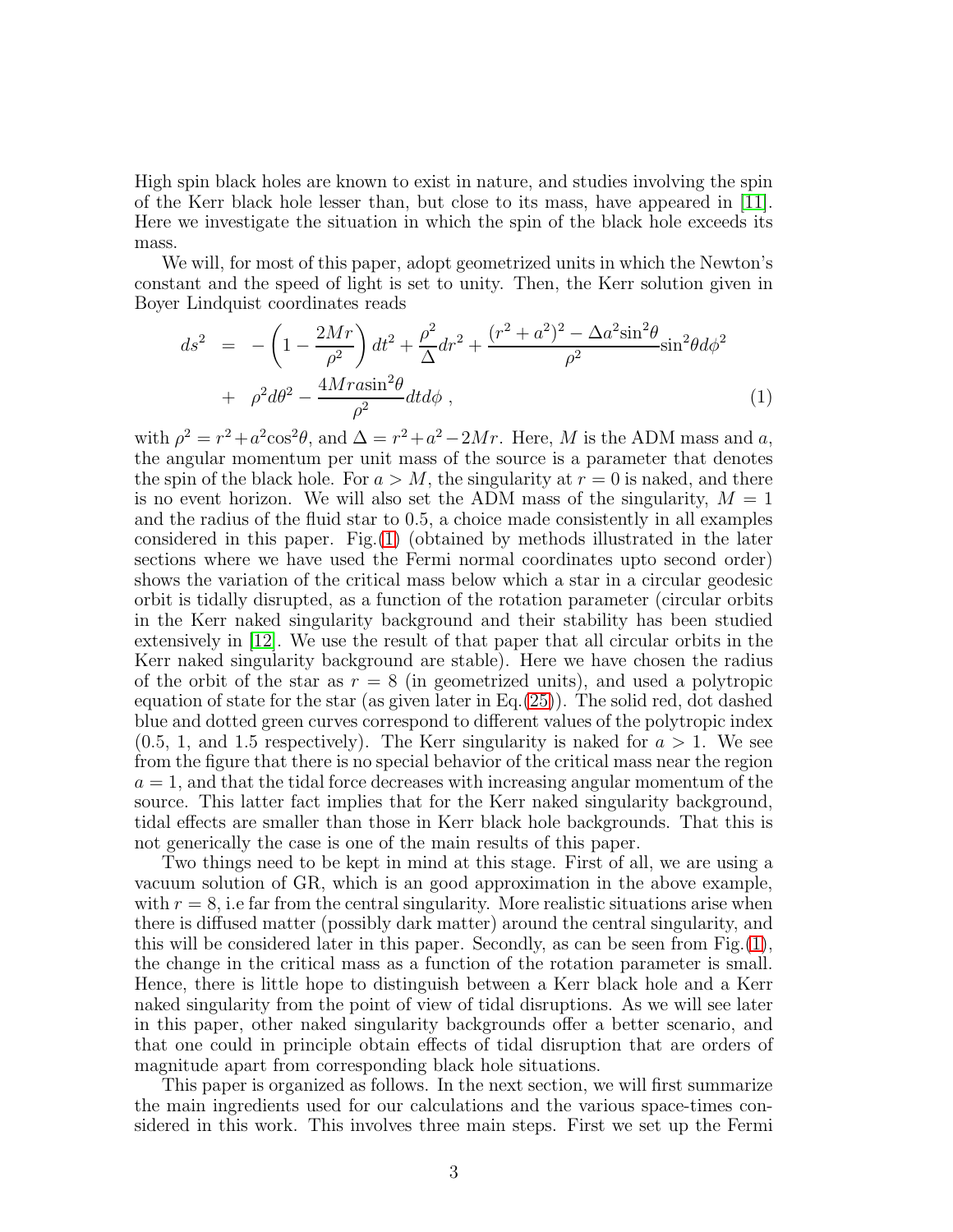normal coordinates for the naked singularity backgrounds. Next, the hydrostatic equations for a fluid star at equilibrium are set up, and in the final step, a numerical routine is elaborated upon, for both circular and radial geodesic motions. The last two analyses discussed here essentially follow the work of Ishii et al [\[9\]](#page-18-8). Towards the end of section 2, we will lay down all the approximations that we have made, and also comment on some of existing important results in the area. Then, in section 3, we present our main numerical results. Section 4 ends this paper with discussions and directions for future research.

# 2 Computation of Tidal Effects in Naked Singularity Backgrounds

We remind the reader that throughout this paper, we adopt geometrized units and set  $G = c = 1$ . Units will be explicitly restored when we discuss some examples towards the end of section 3. We will also use  $T_{(ij)k}$  to denote the part of the tensor  $T$  symmetric in indices  $i$  and  $j$ . Latin and Greek indices are used to denote spatial and space-time coordinates respectively. To begin with, we will illustrate the setup of the Fermi normal coordinates, following the work of [\[8\]](#page-18-7).

#### 2.1 Metric in Fermi Normal Coordinates

In order to compute the tidal potential observed by a local inertial observer, we set up a locally flat system of coordinates on an arbitrary timelike geodesic, G. This would provide a way for a freely falling observer to report the effects of graviational field gradients in local experiments. We follow the standard procedure for constructing Fermi normal coordinates by setting up a tetrad basis at a point on the geodesic as the origin of our new coordinates,  $\hat{e}_{\nu}^{\mu'}$  $|\mu'|\_P_0$  where unprimed indices denote the Fermi normal coordinates. We parallely transport the tetrad basis along G and in particular choose  $\hat{\mathbf{e}}_0(\tau)$  to be the tangent vector along G which is, by definition, parallel transported. We hence obtain the tetrad basis on the entire geodesic as a function of the proper time. The Fermi normal coordinates,  $x^{\alpha}$  of a point P' in the neighbourhood of the geodesic are then specified. We define  $x^0 = \tau$  and  $x^i$  corresponds to the point along the unique spacelike geodesic, G' at proper distance s with tangent vector at  $P(\tau)$  given by direction cosines  $x^i/s$  in the tetrad basis,  $\hat{e}_i$ .

In order to demonstrate the differences in tidal effects, we will consider general static, spherically symmetric spacetimes to cover a broad class of physical scenarios. We present an explicit computation of the Fermi normal coordinates along circular and radial geodesics for these. The class of metrics that we consider in this paper are given by

$$
ds^{2} = -A(r)dt^{2} + B(r)dr^{2} + C(r)d\Omega^{2} ,
$$
 (2)

where the coefficients are positive functions of the radial coordinate and  $d\Omega^2 =$  $d\theta^2 + \sin^2 \theta d\phi^2$  is the metric on the unit two sphere.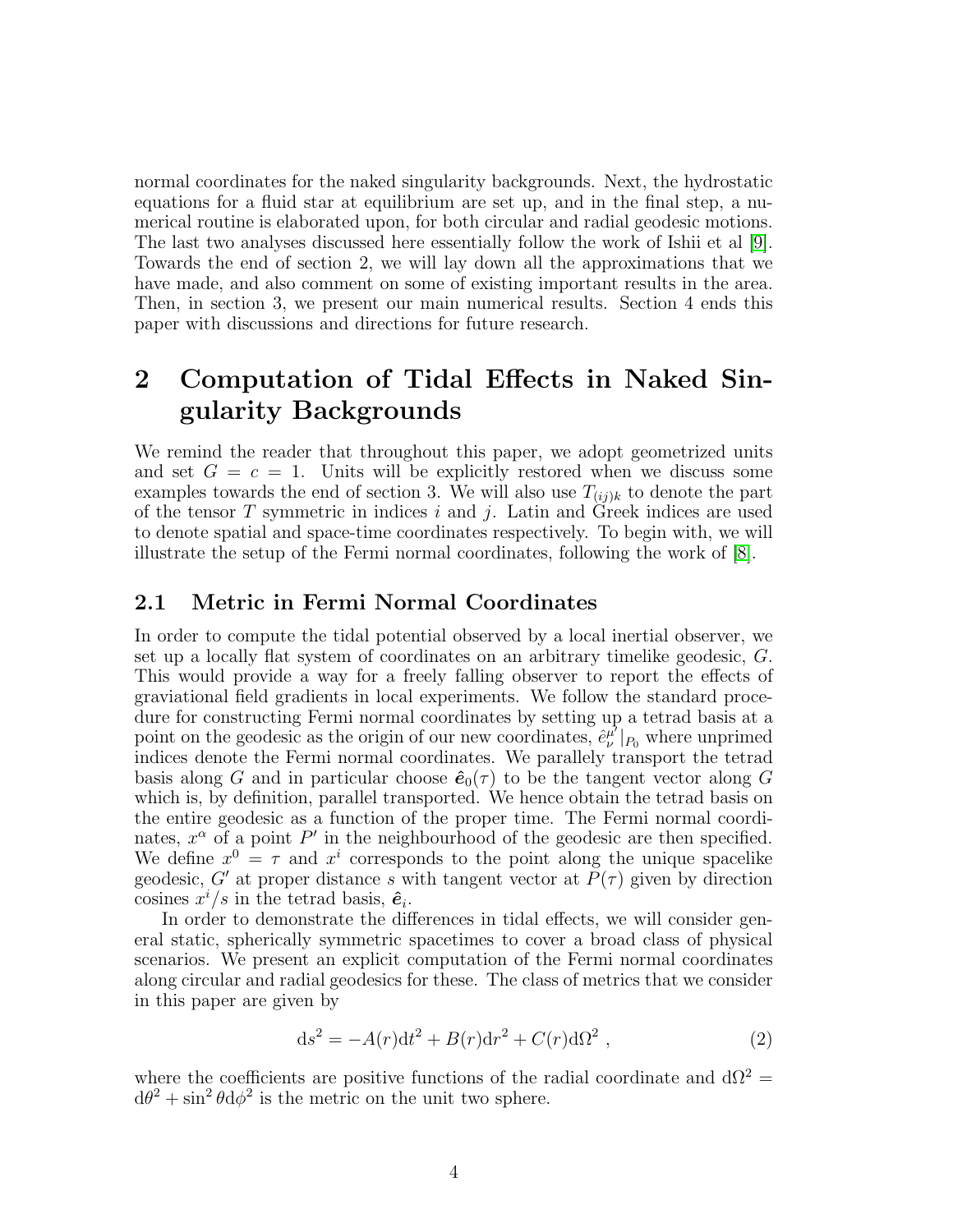The metric possesses two cyclic coordinates, t and  $\phi$  corresponding to the conserved quantities

$$
E = A(r)\dot{t}, \quad L = C(r)\dot{\phi} \tag{3}
$$

where  $E$  and  $L$  are the energy and angular momentum per unit mass of the test particle. From the remaining geodesic equations, we reduce the problem to the equivalent one-dimensional problem with effective potential

$$
V(r) = \frac{1}{B(r)} \left[ 1 + \frac{L^2}{C(r)} - \frac{E^2}{Ar} \right] .
$$
 (4)

Imposing  $V(r) = V'(r) = 0$  for circular orbits gives

$$
E = \frac{A(r)\sqrt{C'(r)}}{\sqrt{A(r)C'(r) - C(r)A'(r)}}, \quad L = \frac{C(r)\sqrt{A'(r)}}{\sqrt{A(r)C'(r) - C(r)A'(r)}}.
$$
(5)

We now set up the Fermi normal basis which must satisfy the parallel transport conditions

<span id="page-5-0"></span>
$$
\hat{\boldsymbol{e}}_{\mu} \cdot \hat{\boldsymbol{e}}_{\nu} = \eta_{\mu\nu}, \quad \nabla_{\alpha'} \left( \hat{e}_{\mu}^{\beta'} \right) \hat{e}_{0}^{\alpha'} = 0 , \qquad (6)
$$

and  $\hat{\boldsymbol{e}}_0$  is the tangent vector to the geodesic. This gives us the tetrad

$$
\begin{aligned}\n\hat{e}_0^{\alpha'} &= \left(\frac{E}{A(r)}, 0, 0, \frac{L}{C(r)}\right) \\
\hat{e}_1^{\alpha'} &= \left(-\frac{L\sin(\Omega\tau)}{\sqrt{A(r)C(r)}}, \frac{\cos(\Omega\tau)}{\sqrt{B(r)}}, 0, -\frac{E\sin(\Omega\tau)}{\sqrt{A(r)C(r)}}\right) \\
\hat{e}_2^{\alpha'} &= \left(0, 0, \frac{1}{\sqrt{C(r)}}, 0\right) \\
\hat{e}_3^{\alpha'} &= \left(\frac{L\cos(\Omega\tau)}{\sqrt{A(r)C(r)}}, \frac{\sin(\Omega\tau)}{\sqrt{B(r)}}, 0, \frac{E\cos(\Omega\tau)}{\sqrt{A(r)C(r)}}\right) .\n\end{aligned} \tag{7}
$$

Here, the constant angular velocity of motion is

$$
\Omega = D(r)\dot{\phi} = \frac{1}{2} \sqrt{\frac{A'(r)C'(r)}{A(r)B(r)C(r)}},\qquad(8)
$$

where we have defined

$$
D(r) = \frac{1}{2} \sqrt{\frac{C'(r) [A(r)C'(r) - A'(r)C(r)]}{A(r)B(r)C(r)}}.
$$
\n(9)

In case of radial geodesics, proceeding similarly, we obtain

$$
\dot{t} = \frac{E}{A(r)}, \quad \dot{r} = \sqrt{\frac{E^2 - A(r)}{A(r)B(r)}}.
$$
\n(10)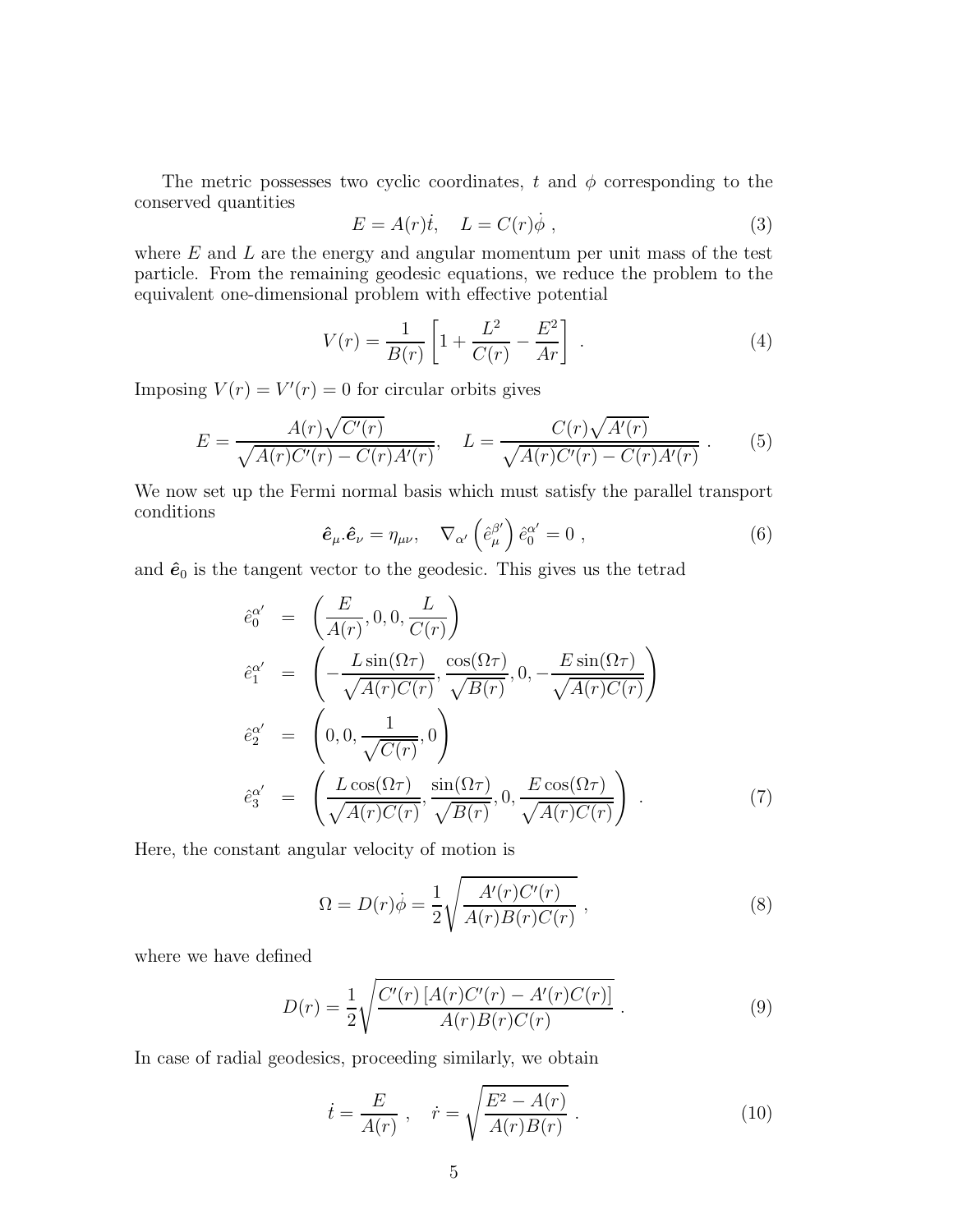We set up the tetrad satisfying Eq.[\(6\)](#page-5-0) using the geodesic equations in this case

$$
\begin{aligned}\n\hat{e}_0^{\alpha'} &= (t, \dot{r}, 0, 0) \\
\hat{e}_1^{\alpha'} &= \left(\dot{r} \sqrt{\frac{B(r)}{A(r)}}, \dot{t} \sqrt{\frac{A(r)}{B(r)}}, 0, 0\right) \\
\hat{e}_2^{\alpha'} &= \left(0, 0, \frac{1}{\sqrt{C(r)}}, 0\right) \\
\hat{e}_3^{\alpha'} &= \left(0, 0, 0, \frac{1}{\sqrt{C(r)}\sin\theta}\right)\n\end{aligned} \tag{11}
$$

#### 2.2 Calculating the Tidal Tensor

Once the tetrad is constructed, we obtain the components of the curvature tensor in the tetrad basis

$$
R_{\alpha\beta\gamma\delta} = \hat{e}^{\mu'}_{\alpha} \hat{e}^{\nu'}_{\beta} \hat{e}^{\rho'}_{\gamma} \hat{e}^{\kappa'}_{\delta} R_{\mu'\nu'\rho'\kappa'} . \qquad (12)
$$

The metric of an observer in the Fermi normal coordinate system can be expanded as

$$
g_{\mu\nu} = \eta_{\mu\nu} + \frac{1}{2} g_{\mu\nu,ij} x^i x^j + \frac{1}{6} g_{\mu\nu,ijk} x^i x^j x^k + O(x^4) \tag{13}
$$

The expressions for the derivatives of the metric in the Fermi normal basis were computed in [\[8\]](#page-18-7) and [\[9\]](#page-18-8). The tidal potential,  $\phi_t$  associated with the metric can then be expanded as

<span id="page-6-0"></span>
$$
\phi_t = -\frac{1}{2}(g_{00} + 1) = \frac{1}{2}R_{0i0j}x^ix^j + \frac{1}{6}R_{0(i|0|j;k)}x^ix^jx^k + O(x^4) \ . \tag{14}
$$

In case of the circular geodesic, the non-vanishing derivatives of the metric needed for the computation of the tidal tensor at leading order are

$$
g_{00,11} = \frac{CA'^2C' - AC'^2A' - 2ACC'A'' + 2ACA'C''}{4ABC(AC' - A'C')}
$$
  

$$
g_{00,22} = \frac{A'}{A'C - AC'}, \quad g_{00,33} = -\frac{AC'}{4ABC}.
$$
 (15)

For radial geodesic, the energy of the test particle  $E$  is a free parameter. This parameter cannot however assume large values, as we discuss in subsection 2.5. The corresponding non-zero quantities in this case are

$$
g_{00,11} = \frac{A^2[-2ABA'' + A'(BA' + AB')]}{4A^4B^2}
$$
  
\n
$$
g_{00,22} = g_{00,33} = -\frac{E^2BCA'C' + A(E^2 - 1)(BC'^2 + C(B'C' - 2BC''))}{4A^2B^2C^2}
$$
(16)

In our analysis, we will focus on the following class of static, spherically symmetric metrics to compare the black hole and naked singularity cases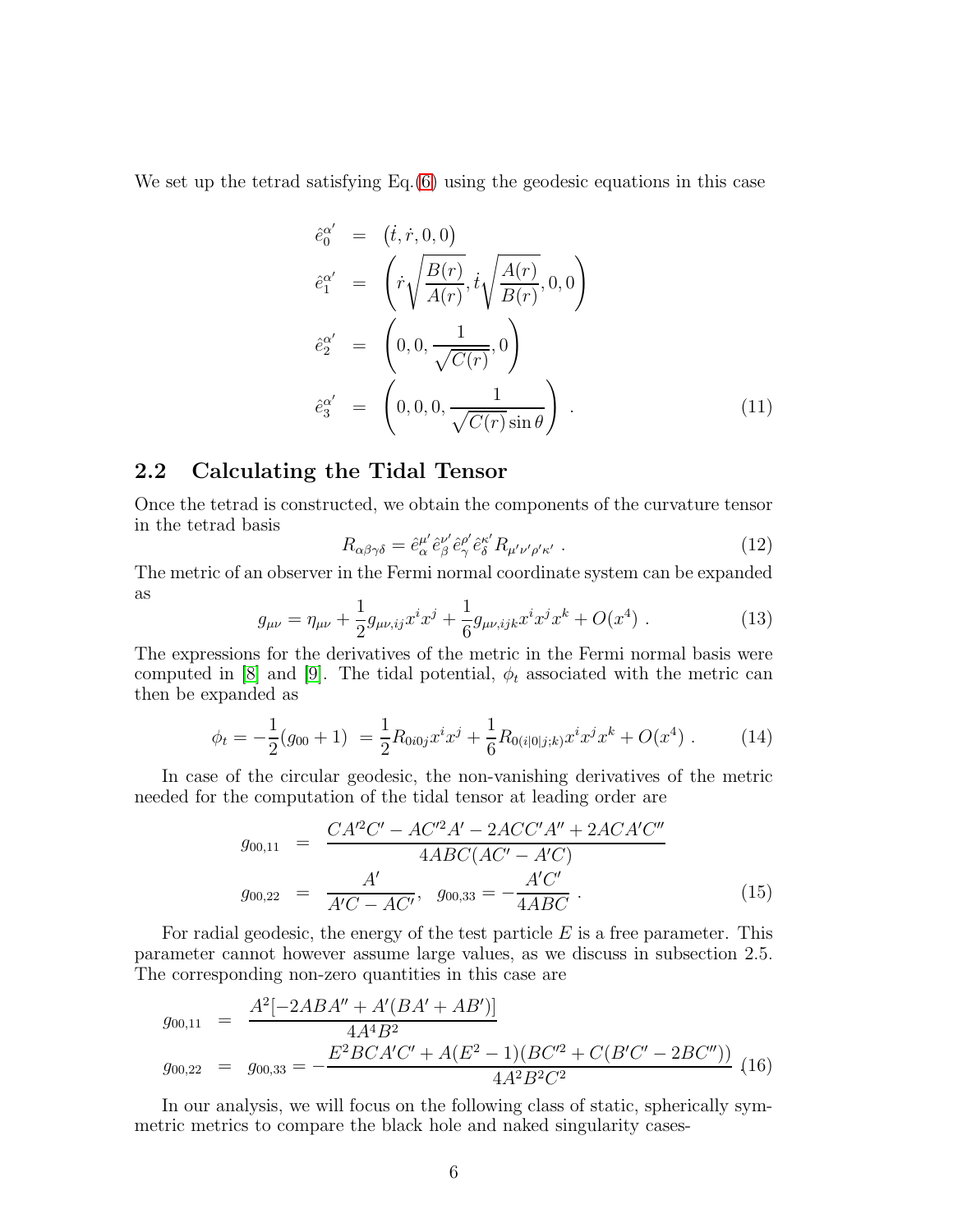• Janis Newmann Winicour (JNW) spacetime [\[13\]](#page-18-12), [\[14\]](#page-18-13)- This is a solution to the Einstein-Klein-Gordon system of equations. The spacetime consists of a singularity that is globally naked at  $r = B$ .

<span id="page-7-1"></span>
$$
ds^{2} = -\left(1 - \frac{B}{r}\right)^{\nu} dt^{2} + \left(1 - \frac{B}{r}\right)^{-\nu} dr^{2} + r^{2} \left(1 - \frac{B}{r}\right)^{1 - \nu} d\Omega^{2} . \tag{17}
$$

This spacetime is sourced by the scalar field with magnitude  $q$ 

$$
\psi = \frac{q}{B\sqrt{4\pi}} \ln\left(1 - \frac{B}{r}\right) \tag{18}
$$

Here, B is a parameter related to the ADM mass by  $B = 2\sqrt{q^2 + M^2}$  and  $\nu = 2M/B$  lies between 0 and 1. Note that the case  $\nu = 1$  corresponds to the Schwarzschild metric which is a black hole solution. For a fixed value of the ADM mass, moving away from  $\nu = 1$  takes us deep into the naked singularity regime. Note however that there is a tradeoff here, namely that smaller values of  $\nu$  implies larger values of B, which in turn means that the solution is valid from a higher value of the radial coordinate  $r$ . Also, we would be mostly interested in stable circular orbits, and the criteria for such orbits are well established. We simply quote the result that defining the variable

$$
r_{\pm} = \frac{B}{2} \left( 1 + 3\nu \pm \sqrt{5\nu^2 - 1} \right) , \qquad (19)
$$

it can be checked that for  $0 < \nu < 1/\sqrt{5}$ , stable circular orbits exits for all values of the radius (greater than B). For  $\nu$  lying between  $1/\sqrt{5}$  and  $1/2$ , stable circular orbits are possible for radii less than  $r_-\,$  and greater than  $r_+,$ while for  $\nu$  greater than 1/2, such orbits are possible for all values of the radius greater than  $r_{+}$ . In our analysis on the JNW spacetimes, we have chosen values of the radii that correspond to stable circular orbits.

• Bertrand spacetimes  $(BSTs)$  [\[15\]](#page-18-14), [\[16\]](#page-18-15)- These are seeded by matter that can be given an effective two-fluid description and are a candidate for galactic dark matter. We look at the type II BST

<span id="page-7-2"></span>
$$
ds^{2} = -\frac{1}{D + \frac{\alpha}{r}} dt^{2} + \frac{1}{\beta^{2}} dr^{2} + r^{2} d\Omega^{2} .
$$
 (20)

Here,  $\beta$  is a rational. The parameters  $\alpha$  and  $\beta$  can be used to provide a phenomenological estimate for the total dark matter mass of the galaxy (in good agreement of known results for low surface brightness galaxies) as [\[17\]](#page-18-16)

<span id="page-7-0"></span>
$$
M = \frac{\alpha R_g^2}{2(\alpha + D R_g)^2} \,,\tag{21}
$$

where a good estimate for the size of the galaxy is  $R_g = \alpha/D$ . It can be checked that here we have a central singularity at  $r = 0$ , which is naked. For computations performed with BSTs, we have set  $M = 1$ , which implies, via Eq.[\(21\)](#page-7-0) that  $\alpha = 8D^2$ . This will be understood in sequel. It can be checked that for BSTs, all circular orbits are stable.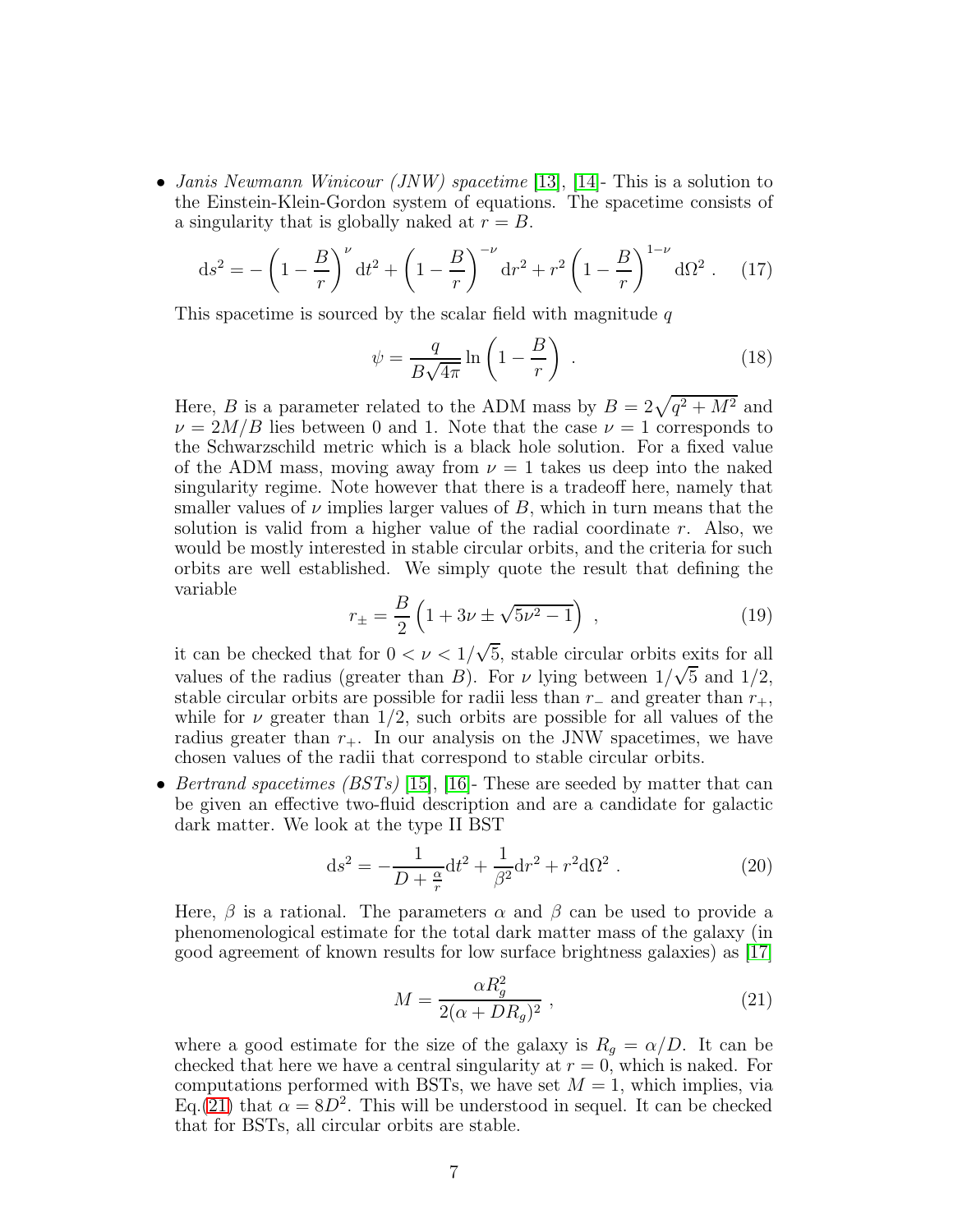• Joshi Malafarina Narayan (JMN) spacetime [\[18\]](#page-18-17), [\[19\]](#page-18-18) - describes a class of geometries that result from the gravitational collapse of a matter cloud with regular initial conditions into an astympotically static equilibrium configuration containing a central naked singularity at  $r = 0$ 

$$
ds^{2} = -(1 - M_{0}) \left(\frac{r}{R_{0}}\right)^{\frac{M_{0}}{1 - M_{0}}} dt^{2} + \frac{1}{1 - M_{0}} dr^{2} + r^{2} d\Omega^{2} . \qquad (22)
$$

This metric also matches smoothly to a Schwarzschild exterior at  $r = R_0$ with mass  $M = M_0R_0/2$ . The system possesses stable circular orbits for  $M_0 \leq 2/3$ .

While the JNW, BST and JMN space-times discussed above contain naked singularities, towards the end of this paper, we will also briefly comment on the nature of tidal forces in the interior Schwarzschild solution. This describes the metric of a fluid of constant density that is matched with an external Schwarzschild solution of mass  $M$ , and reads

<span id="page-8-2"></span>
$$
ds^{2} = -\left(\frac{3}{2}\sqrt{1 - \frac{2M}{R_{0}}} - \frac{1}{2}\sqrt{1 - \frac{2Mr^{2}}{R_{0}^{3}}}\right)^{2}dt^{2} + \left(1 - \frac{2Mr^{2}}{R_{0}^{3}}\right)^{-1}dr^{2} + r^{2}d\Omega^{2}. \tag{23}
$$

The matching radius here is  $r = R_0$ .

### 2.3 Hydrostatic equations for Computing Equilibrium Configurations

We will now review a formulation to compute the equilibrium configurations under gravitational tidal forces arising from the potential gradients in a curved spacetime geometry. The discussion in this and the next subsection essentially follows [\[9\]](#page-18-8), and we closely follow the notation of that paper. We assume that the radius of the star<sup>[1](#page-8-0)</sup> is much smaller than the radius of its orbit so that in Fermi normal coordinates, the self gravity of the star is described by Newtonian gravity, with an additional tidal potential due to the curved background. In such a case, the fluid star obeys the hydrodynamic equation

<span id="page-8-1"></span>
$$
\rho \frac{\partial v_i}{\partial \tau} + \rho v^j \frac{\partial v_i}{\partial x^j} = -\frac{\partial P}{\partial x^i} - \rho \frac{\partial (\phi + \phi_t)}{\partial x^i} + \rho \left[ v_j \left( \frac{\partial A_j}{\partial x^i} - \frac{\partial A_i}{\partial x^j} \right) - \frac{\partial A_j}{\partial \tau} \right] . \tag{24}
$$

This equation is analogous to the Euler equation with the tidal potential  $\phi_t$  superposed with the Newtonian potential  $\phi$  and an additional term associated with the gravitomagnetic force described by the vector potential  $A_k = \frac{2}{3} R_{k(ij)0} x^i x^j$ . Here,  $v^i = dx^i/d\tau$  is the fluid three-velocity and P is the fluid pressure. The Newtonian potential produced due to the mass of the star obeys the Poisson equation  $\Delta \phi = 4\pi \rho$ .

<span id="page-8-0"></span><sup>1</sup>By "radius" of a stellar object, we really mean the length of its major axis. This slight abuse of notation should be kept in mind.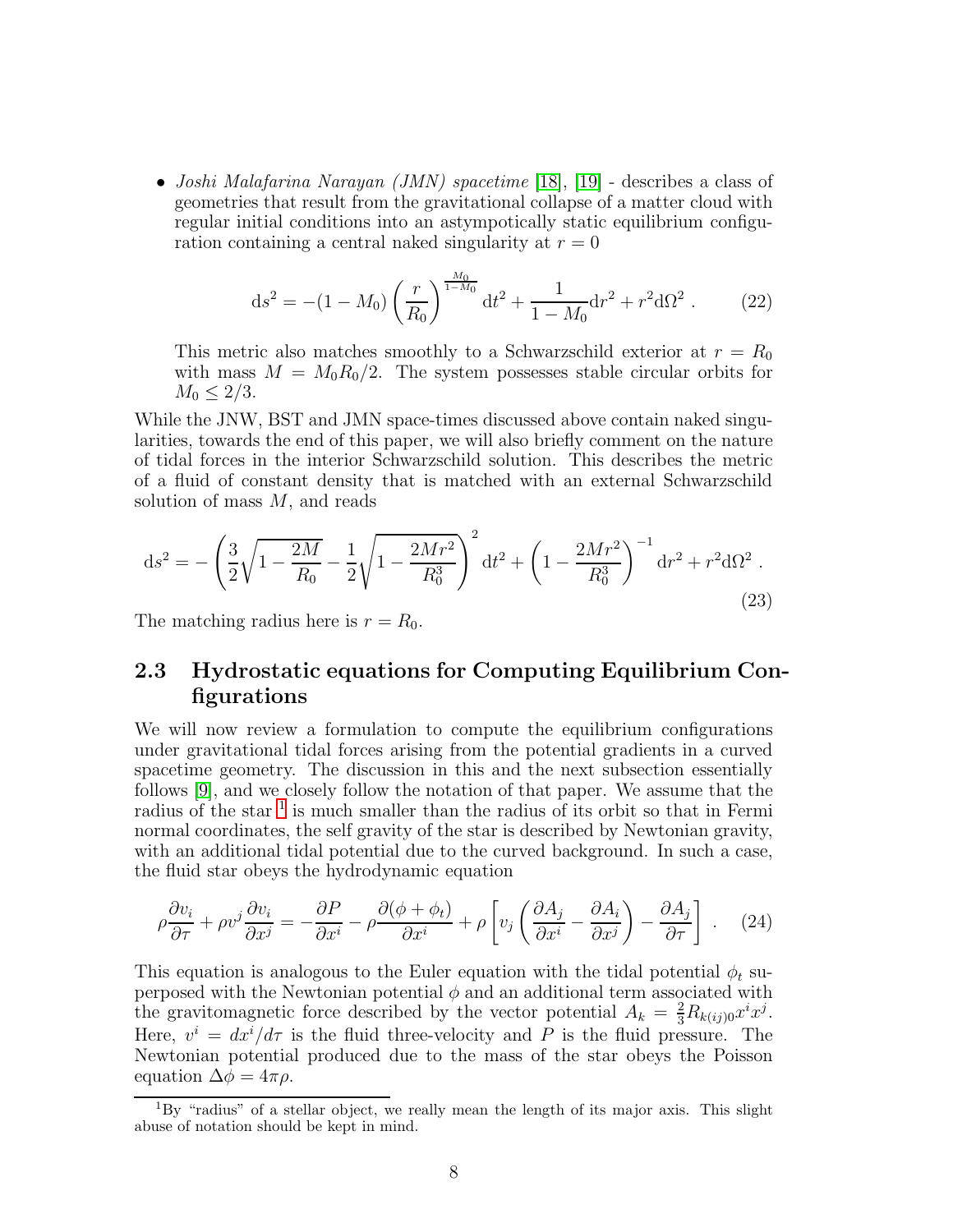As is common in the literature, we assume a polytropic equation of state for the star given by

<span id="page-9-0"></span>
$$
P = \kappa \rho^{1 + \frac{1}{n}},\tag{25}
$$

where  $\kappa$  and n are polytropic constants. The equation of continuity, along with that for hydrostatic equilibrium then leads to the Lane-Emden equation

$$
\frac{1}{\xi^2} \frac{d}{d\xi} \left( \xi^2 \frac{d\theta}{d\xi} \right) + \theta^n = 0 , \qquad (26)
$$

where  $\xi$  is a dimensionless radial parameter obtained by scaling the radius, and  $\rho = \rho_0 \theta^n$ , where  $\rho_c$  is the central density. In our computations, this will be used to fix the stellar radius in terms of the Lane-Emden coordinate at the stellar surface  $\xi_0$ 

$$
R = \left(\frac{(n+1)\kappa \rho_c^{(1-n)/n}}{4\pi}\right)^{1/2} \xi_0 \ . \tag{27}
$$

We will consider the values of the polytropic index  $n = 0.5$ , 1 and 1.5 for which it can be checked that  $\xi_0 = 2.75$ ,  $\pi$  and 3.65 respectively.

We first consider the case of circular geodesics. Following [\[9\]](#page-18-8), we assume a co-rotational velocity field for the fluid star with the velocity field

$$
v^{i} = \left[ -x^{3} - x_{c} \sin(\Omega \tau), 0, x^{1} - x_{c} \cos(\Omega \tau) \right] , \qquad (28)
$$

where  $x_c$  is a small correction constant. In order to simplify numerical computations, we go to a frame where the Euler equation is independent of  $\tau$ . This is achieved by choosing the frame,  $\tilde{x}^i$  rotating at angular velocity  $\Omega$  about  $x^2$  axis. The hydrostatic equation corresponding to the first integral of the Euler equation in this frame is then given as

<span id="page-9-2"></span>
$$
\frac{\Omega^2}{2} \left[ (\tilde{x}^1 - 2x_c)^2 + (\tilde{x}^3)^2 \right] = \kappa (n+1) \rho^{\frac{1}{n}} + \phi + \phi_t + \phi_m + C \ . \tag{29}
$$

Here  $\phi_m$  is the contribution due to the gravitomagnetic force and we have used the polytropic equation.

In case of radial geodesics, <sup>[2](#page-9-1)</sup> we take the velocity field to be irrotational, and hence the gradient of a velocity potential,

$$
v_i + A_i = \frac{\partial \psi}{\partial x^i} \tag{30}
$$

The first integral for [\(24\)](#page-8-1) is then given as

<span id="page-9-4"></span>
$$
-\frac{\partial \psi}{\partial \tau} - \frac{1}{2} \delta_{ij} \frac{\partial \psi}{\partial x^i} \frac{\partial \psi}{\partial x^j} = \kappa (n+1) \rho^{\frac{1}{n}} + \phi + \phi_t - \frac{\partial \psi}{\partial x^j} A^j + C \ . \tag{31}
$$

Here,  $\psi$  is determined by solving the equation of continuity,

<span id="page-9-3"></span>
$$
\rho \Delta \psi + \delta_{ij} \frac{\partial \psi}{\partial x^i} \frac{\partial \rho}{\partial x^j} = 0 \tag{32}
$$

These, along with the Poisson equation are the governing equations for the radial case.

<span id="page-9-1"></span><sup>2</sup>There is an assumption of instantaneous equilibrium here. See the discussion in subsection 2.5.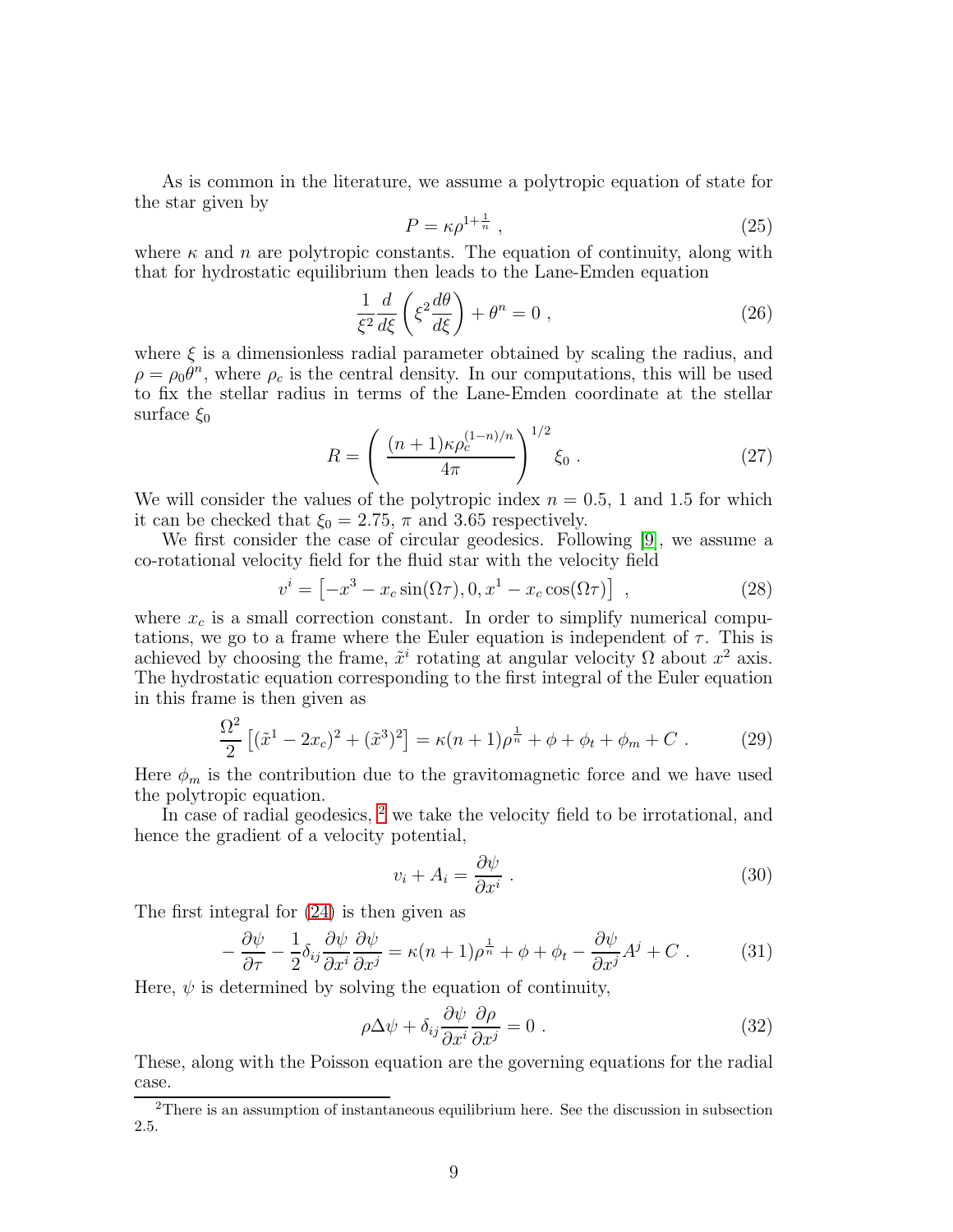#### 2.4 Numerical Procedure

For our numerical procedure, we again closely follow [\[9\]](#page-18-8). We first consider the circular case. Here the governing equations are the Poisson equation and  $Eq.(29)$  $Eq.(29)$ , and these are to be solved iteratively. In order to achieve a convergence in the iteration, we switch to a dimensionless coordinate,  $\tilde{x}^i = hq^i$ . We correspondingly define the rescaled potentials,  $\bar{\phi} = \phi/h^2$ ,  $\bar{\phi}_t = \phi_t/h^2$  so that our system of equations reduces to

$$
\Delta_h \bar{\phi} = 4\pi \rho \tag{33}
$$

<span id="page-10-0"></span>
$$
\frac{\Omega^2}{2}h^2\left[(q^1 - 2q_c)^2 + (q^3)^2\right] = \kappa(n+1)\rho^{\frac{1}{n}} + h^2(\bar{\phi} + \bar{\phi}_t + \bar{\phi}_m) + C \ . \tag{34}
$$

This system contains three primary constants, namely  $h$ ,  $q_c$  and  $C$ . The remaining constants are fixed by choosing units so that the Newtonian mass of the central body is unity or by choosing the metric parameters in these units. The equilibrium configurations will be computed for different values of  $\rho_c$ . The three primary constants will have to be fixed at each step of the iteration. As in [\[9\]](#page-18-8), we solve the Poisson equation in Cartesian coordinates on a uniform grid of size  $(2N+1, N+1, 2N+1)$  in order to cover the region  $-L \leq q^1 \leq L$ ,  $0 \leq q^2 \leq L$ ,  $-L \leq q^3 \leq L$ . Here, we have assumed reflection symmetry with respect to the  $q^2 = 0$  plane. We typically choose  $N = 50$  and the grid spacing to be  $q_s/40$ , where  $q_s$  is the coordinate at the stellar surface along the  $q<sup>1</sup>$  axis. We use a Fortran subroutine to solve the fourth-order finite difference approximations to the elliptic partial difference equations. We implement a numerical algorithm that is summarized as :

• We take a trial density distribution and use the cubic grid-based Poisson solver to solve the Poisson equation. We impose Neumann boundary conditions on the  $q^2 = 0$  plane to achieve reflection symmetry along the  $q^2$  axis and Dirichlet boundary conditions elsewhere, namely,

$$
\phi \to -\frac{1}{r} \int \rho \, d^3r + O(r^{-3}) \; . \tag{35}
$$

The distribution  $\phi$  is obtained which is used at the next step.

- The constants  $h, q_c, C$  are determined from the Euler equation by imposing constraints on the density profile. We match the central density,  $\rho(0, 0, 0) =$  $\rho_c$  and require that  $\partial \rho / \partial q^1 = 0$  at the center. Also, we require the density to vanish at the stellar surface,  $\rho(q_s, 0, 0) = 0$ . The set of constraints when substituted in [\(34\)](#page-10-0) can be solved to determine the values of the constants. From these values, the new distribution  $\rho(q^i)$  is computed again using [\(34\)](#page-10-0).
- The new density distribution is truncated at the first instance where it goes to zero and is again used as a source in the Poisson equation. The process is repeated iteratively until it converges to the equilibrium distribution and the density profile becomes stationary upto a numerical tolerance value.
- We compute several equilibrium configurations for decreasing  $\rho_c$  and track the quantity  $\chi = \partial \rho / \partial q^1$  at the stellar surface  $(q_s, 0, 0)$ . The critical value of  $\rho_c$  corresponding to the tidal disruption limit i.e. the Roche limit is obtained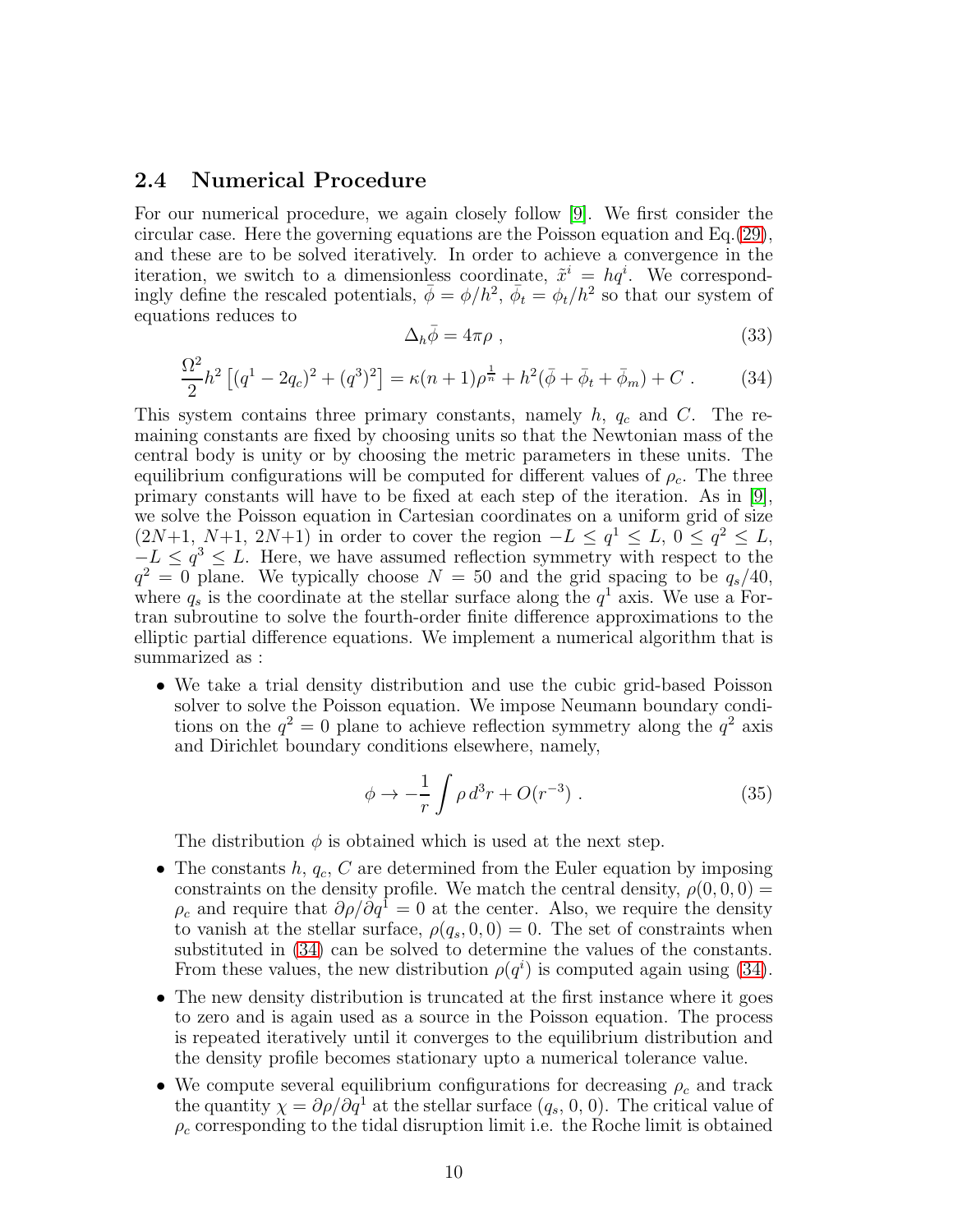when  $\chi$  goes abruptly from a positive value to zero. Beyond this point, the density distribution becomes flat, signalling tidal disruption. For positive  $\chi$ , the star is in a stable configuration.

We can adopt a similar procedure for radial geodesics where there is an extra function  $\psi$  that has to be determined. This can be handled using the additional constraint imposed by the continuity equation. We proceed as follows. As before, a trial density function is used to solve the Poisson equation and obtain  $\phi$ . This initial density distribution is also used to solve the elliptic partial differential Eq.[\(32\)](#page-9-3) using a three dimensional Cartesian PDE solver based on multigrid iteration. Once  $\phi$  and  $\psi$  are known, we use Eq.[\(31\)](#page-9-4) to determine the contants h and C. This is done by imposing two constraints, namely  $\rho = \rho_c$  at the center and the density must vanish at the stellar surface. One can now use the values of these cosnstants in Eq. [\(31\)](#page-9-4) to determine  $\rho$  on the entire grid. This new density distribution in again fed into the Poisson and continuity equations and the iterative procedure is used as previously to compute the equilibrium configuration, and hence the Roche limit.

#### 2.5 Approximations, Limitations and Related Issues

Before we move on to present our results, we point out the approximations that we will make, and the limitations of our analysis and possible caveats that need to be kept in mind.

Since we are mainly interested in demonstrating the difference in tidal forces between naked singularities and black hole backgrounds, it suffices to work up to second order in the tidal potential. Fourth order effects can be included in our analysis, but these, apart from being small, will not qualitatively change our results. A more refined analysis of the scenarios presented here including higher order corrections to the metric in Fermi normal coordinates is left for the future. Further, the contribution of the gravitomagnetic term in the hydrodynamic equations is only significant at fourth order in the expansion and so, these terms can be neglected at our level of approximation. Also, for the radial geodesics, for simplicity, we have chosen the velocity potential to be zero to give the irrotational field. In the rest of the paper, we will proceed with these approximations.

There are a few caveats that we need to keep in mind. First, note that we work in a probe approximation, where the effects of the star back reacting on the metric is ignored. Effects of back-reaction are somewhat intractable in the present formalism and pose a formidable challenge. Here we proceed with the assumption that the background metric is fixed.

Second, in case of radial geodesics, our analysis for the Roche radius is valid under the approximation of instantaneous equilibrium. In general, this radius will be less (or equivalently, the critical mass will be smaller) than that calculated from the numerical simulation by a small correction equal to the distance travelled by the star in the delay period during which the star attains the equilibrium configuration. The approximation is valid in the limit that the distance travelled in the time scale during which the star attains equilibrium is smaller than the distance over which the tidal force changes appreciably. This condition is most naturally satisfied for low energy scales. We will, for radial geodesics, set  $E =$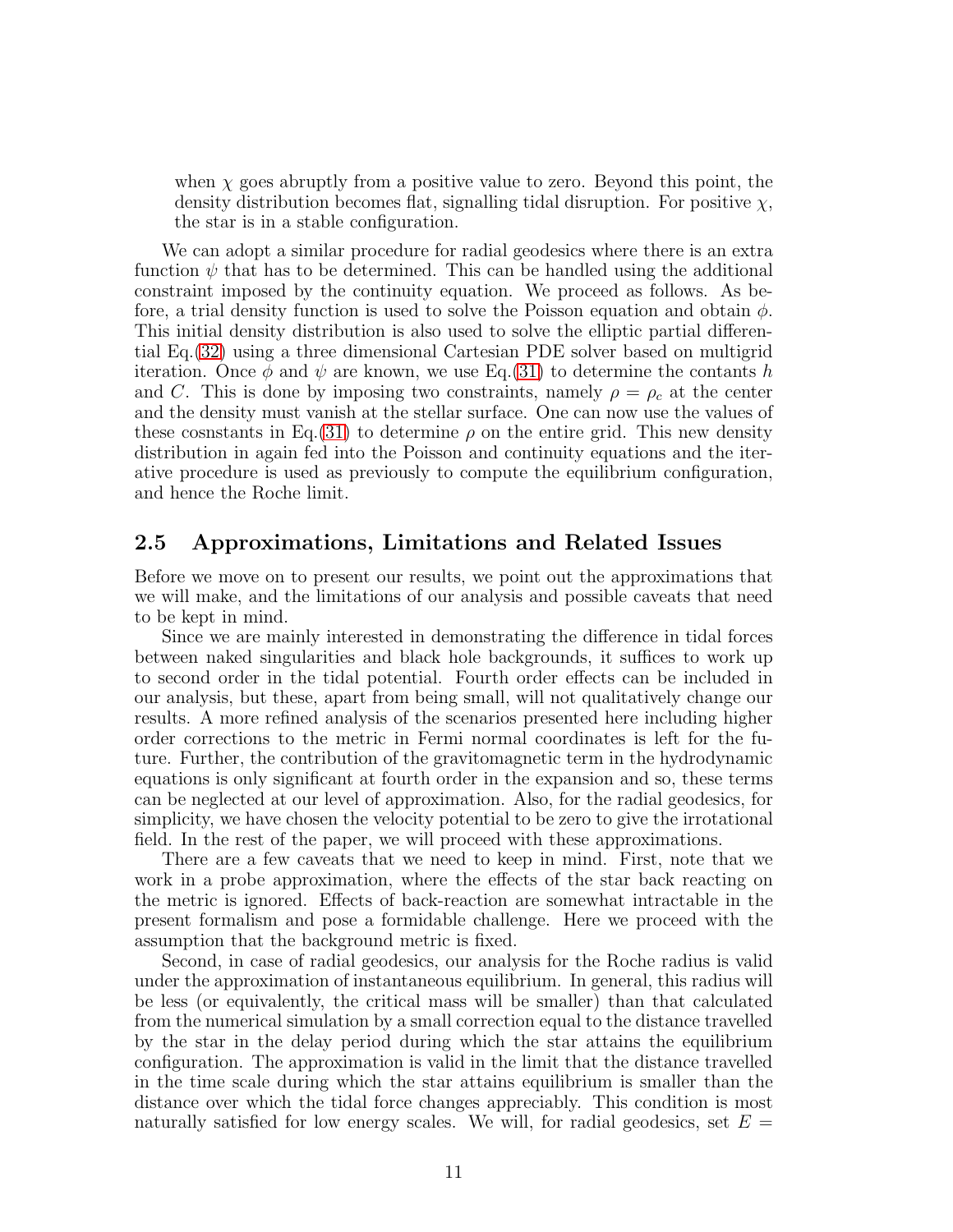$10^{-2}$  and it is assumed that at our level of approximation, the tidal force is constant over the range of validity of the Fermi normal expansion.

Next, we note that a general tidal model can also result in a weak tidal encounter between a star orbiting in a massive background. Such encounters can result in a mass loss from the star, as discussed in details in [\[20\]](#page-18-19). These effects on white dwarfs are seen to increase the likelihood of tidal disruption as a function of time. In this work, we will however restrict ourselves to conditions for complete tidal stripping for both radial and circular orbital motion.

Finally, although not presented here, the present analysis can be used to build upon the work of [\[21\]](#page-18-20) to calculate rates for tidal disruption events for supermassive black holes capturing not only the relativistic treatment of tidal disruption but also the hydrodynamics of the orbiting star. The method is summarized as follows. Monte Carlo simulations are performed with an appropriate distribution of the free variables in the geodesic equations for a general orbit. These equations, in Fermi normal coordinates, are integrated upto the pericenter. In our case, we can run the numerical code to determine if the star is directly captured or is tidally disrupted at this point by computing the equilibrium hydrodynamic configuration. This should give us an estimate for the tidal disruption rate of the simulated orbits. One can then study the effects of varying different metric parameters and astronomical data from flares associated with these tidal disruption events can be used to provide insight into the nature of the background singularity. In principle, this should improve upon the work of [\[21\]](#page-18-20), but such an analysis is left for the future.

### 3 Results and Analysis

In this section, we will present the results of our numerical analysis. We remind the reader that unless mentioned otherwise, in all examples below, we have set the radius of the star to be 0.5, and the mass of the background to unity. We start with circular geodesics in various space-times. In Fig. $(2)$ , we show the critical mass as a function of the radial distance for JNW space-times, with the polytropic index (of Eq.[\(25\)](#page-9-0))  $n = 0.5$ . The solid red, dotted green and dot-dashed blue curves correspond to the values  $\nu = 0.01, 0.1$  and 0.6 respectively, in Eq.[\(17\)](#page-7-1). For comparison, we have shown with the dashed black curve the corresponding result for the Schwarzschild black hole ( $\nu = 1$  in Eq.[\(17\)](#page-7-1)). Clearly, the effect of this naked singularity background is seen to increase the tidal force on the star. This is our first observation : if, at a given radius, stellar objects above the critical mass predicted from the Schwarzschild black hole are seen to exist, they might point towards a naked singularity, rather than one with a horizon.

In Fig.[\(3\)](#page-13-1), the computation is repeated for the BST naked singularity background of  $Eq.(20)$  $Eq.(20)$ . In this figure, the solid red, the dotted green and the dotdashed blue curves correspond to choosing the values  $\beta$  of Eq.[\(20\)](#page-7-2) as 0.2, 0.5 and 0.8, respectively. We see here that increase in the value of  $\beta$  corresponds to higher tidal forces. This is again indicative of the fact that for similar central masses, the BST naked singularity predicts higher tidal disruption limits. If observational indications of this fact are found in future experiments, BSTs can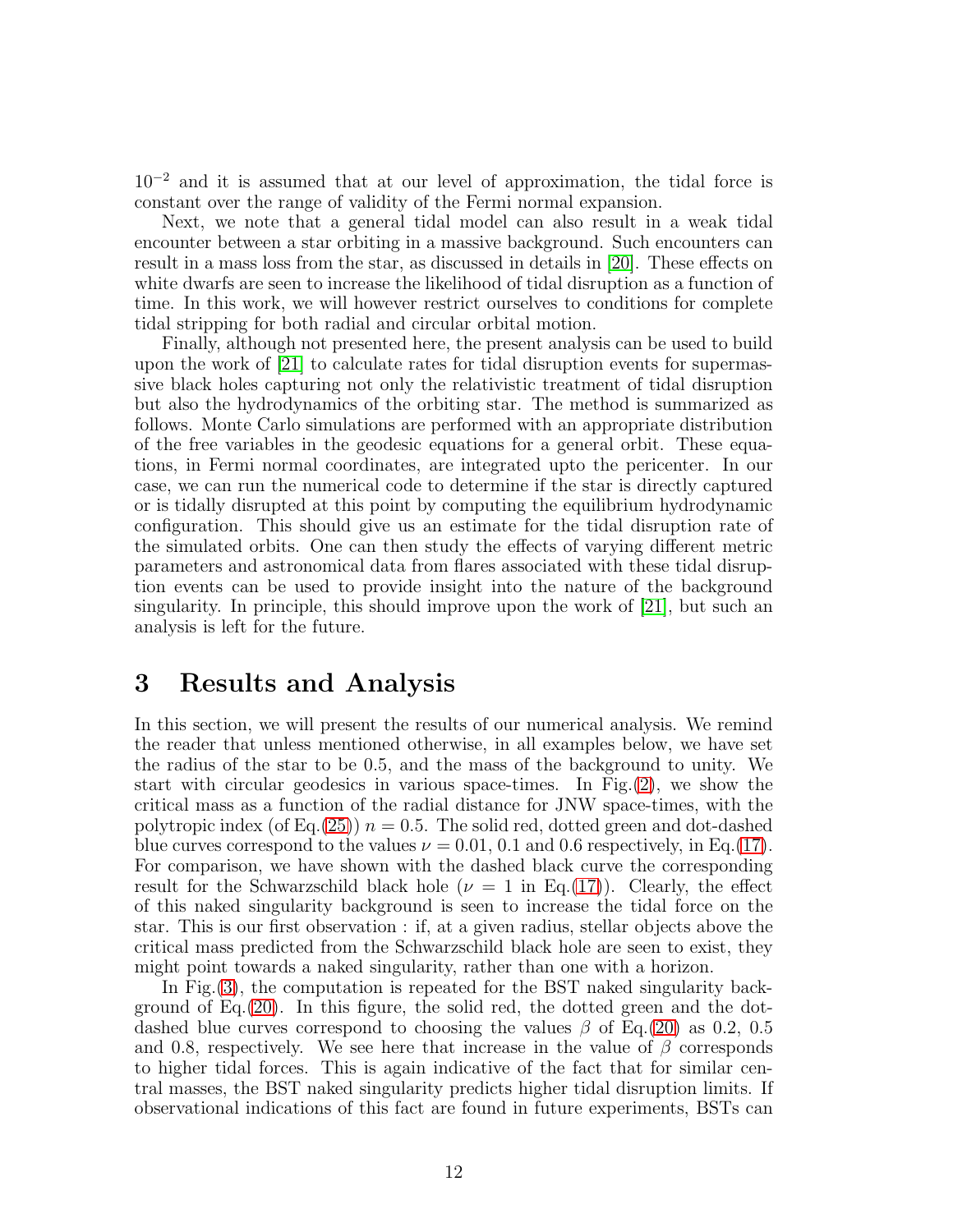

<span id="page-13-0"></span>Figure 2: Critical Mass for circular geodesics in JNW space-times for different  $\nu$ , with  $n = 0.5$ 

<span id="page-13-1"></span>Figure 3: Critical Mass for circular geodesics in BSTs for different  $\beta$ , with  $D = 10^5$ ,  $n = 0.5$ 





<span id="page-13-2"></span>Figure 4: Leading Order Tidal Potential for Circular BST, with the chosen values  $D = 10^5$ ,  $\beta = 0.8$ ,  $r = 3$ .

<span id="page-13-3"></span>Figure 5: Leading Order Tidal Potential for Circular BST, with the chosen values  $D = 10^5$ ,  $\beta = 0.8$ ,  $r = 8$ .

possibly be used as models to understand such a scenario.

Next, we come to the tidal potentials, computed from Eq.[\(14\)](#page-6-0). We show this for two examples. Figs.[\(4\)](#page-13-2) and [\(5\)](#page-13-3) shows the variation of the second order tidal potential along the three axes in the Fermi normal coordinates, for  $r = 3$  and  $r = 8$ . Although the plots have been shown for BST, we have checked that the nature of the tidal potential is similar for other metrics, for circular geodesics. The gradient of the plot is a measure of the tidal force. The given plots indicate that the potential is confining along the  $q^2$  and  $q^3$  axes and hence the resulting equilibrium configuration will have major axis along  $q<sup>1</sup>$ . Note that the leading order tidal potential has a symmetry about the origin along all the axes. This symmetry is generically broken in small amounts when higher order terms in the tidal potential are taken into account. We observe from Figures [\(4\)](#page-13-2) and [\(5\)](#page-13-3) that as  $r$  is decreased, the tidal potential becomes steeper, indicating higher tidal effects. For the Kerr case, we observed that the potential is less steep along the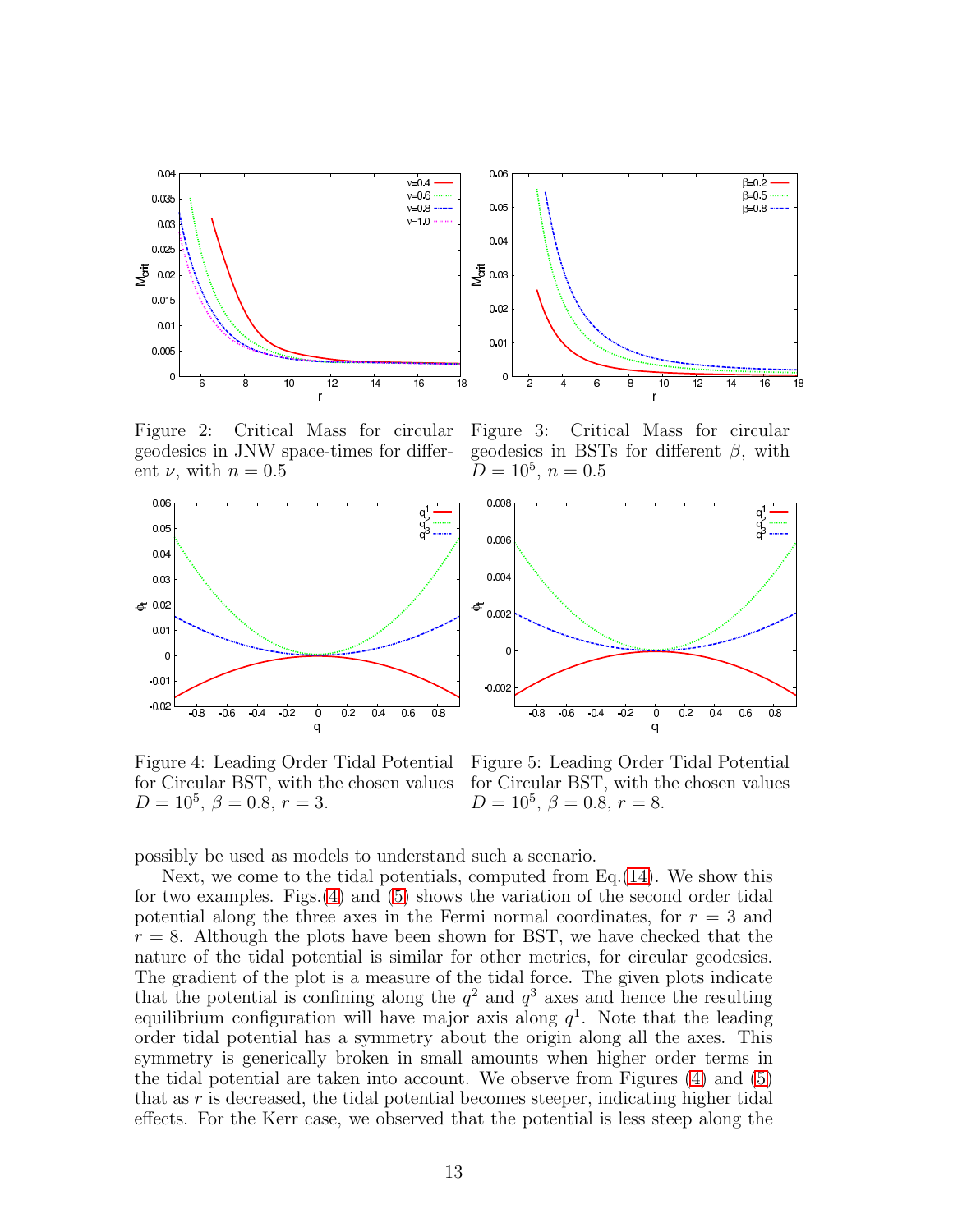

<span id="page-14-0"></span>Figure 6: Density variation near equilibrium for BST (Circular Orbit), with  $D = 10^5$ ,  $\beta = 0.8$ ,  $n = 0.5$ 



<span id="page-14-1"></span>Figure 7: Density variation near equilibrium for BST (Circular Orbit), with  $D = 10^5$ ,  $\beta = 0.8$ ,  $n = 1.5$ 

 $R_0 = 0.5$ 

 $\mathsf{R}_{0}$ =1.0  $-$ 

 $\overline{12}$ 



<span id="page-14-2"></span>Figure 8: Critical mass for radial geodesics in the JNW background for different polytropic index, where we have taken  $\nu = 0.4$ .

<span id="page-14-3"></span>Figure 9: Critical mass for the radial geodesics in the JMN background for different values of the radius of the star  $R_0$ with  $M_0 = 0.1$ 

 $q<sup>1</sup>$  and  $q<sup>2</sup>$  axes for a higher value of a indicating that that the tidal forces weaken as the effect of spin is taken into account. It is also interesting to look at the behavior of the density variation of the star near equilibrium. Figs.[\(6\)](#page-14-0) and [\(7\)](#page-14-1) show the typical variation of the equilibrium density distribution at the Roche limit in the second order tidal potential along the  $q<sup>1</sup>$  axis for different values of  $q^2$ , where we have chosen the polytropic index to be 0.5 and 1.5, respectively, as a function of the coordinate  $q^1$ . In Fig.[\(6\)](#page-14-0), this is shown for  $q^2 = q^3 = 0$  (solid red),  $q^2 = 0, q^3 = 3R/8$  (dashed green),  $q^2 = 0, q^3 = R/2$  (dot-dashed blue) and  $q^2 = 0, q^3 = 5R/8$  (sparse-dotted magenta). In Fig.[\(7\)](#page-14-1), the same values of  $q^2$ and  $q<sup>3</sup>$  are used for the solid red and the dashed green curve. In this figure, the dot-dashed blue curve corresponds to  $q^2 = 0, q^3 = R/4$ .

The density in equilibrium is set to zero at  $q<sup>1</sup> = 0.8$  along the major axis on the grid corresponding to  $R_0$ . As expected, the density along the  $q^2$  direction goes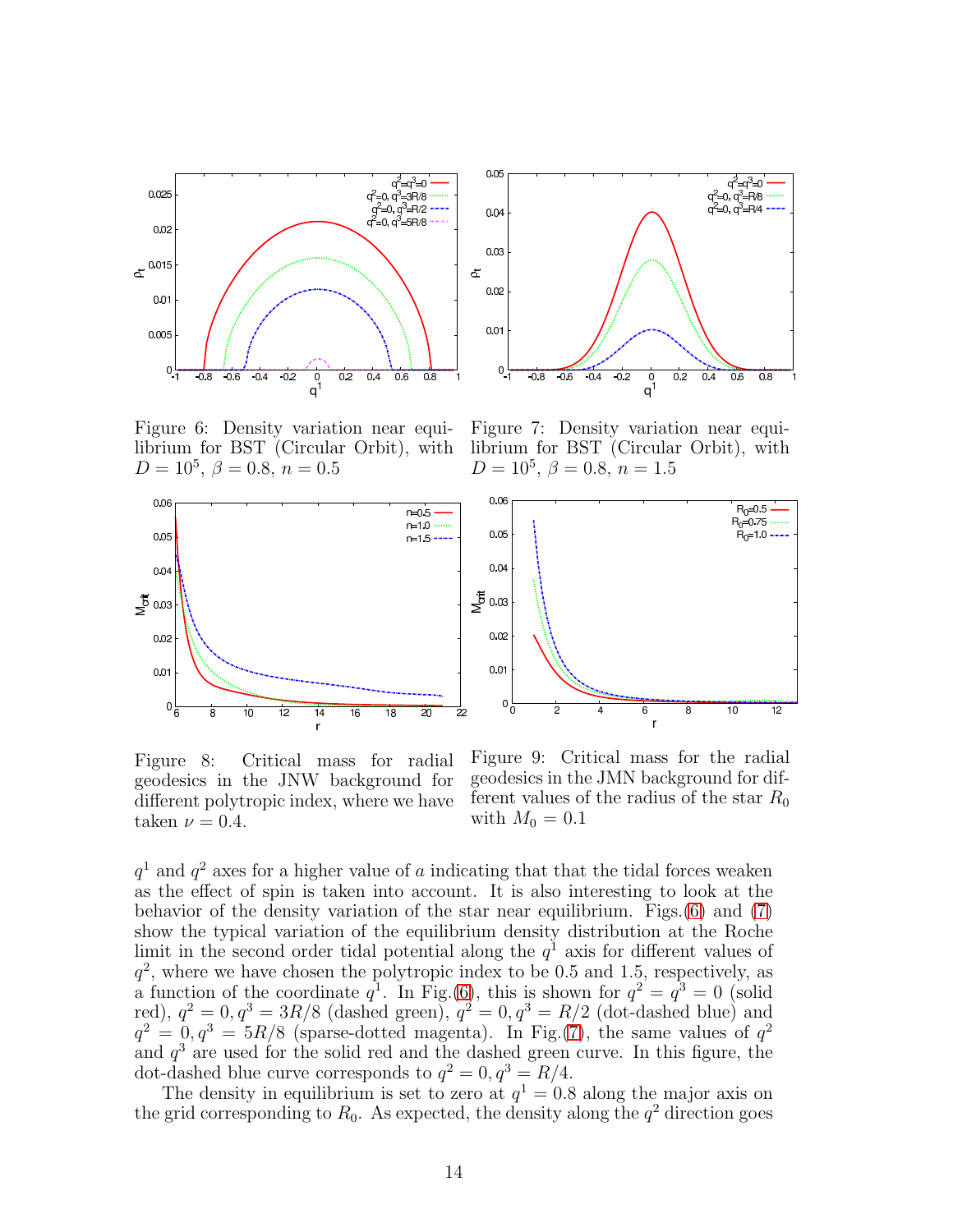<span id="page-15-0"></span>

| Metric        | Parameters                 | $M_{crit}$                      |
|---------------|----------------------------|---------------------------------|
| Schwarzschild | $M=1$                      | $2.\overline{5 \times 10^{-3}}$ |
| <b>JNW</b>    | $\nu = 0.8$                | $2.8 \times 10^{-3}$            |
| <b>JNW</b>    | $\nu = 0.6$                | $3.5 \times 10^{-3}$            |
| <b>JNW</b>    | $\nu = 0.4$                | $6.1 \times 10^{-3}$            |
| <b>BST</b>    | $D = 10^3$ , $\beta = 0.1$ | $5.7 \times 10^{-4}$            |
| <b>BST</b>    | $D = 10^3$ , $\beta = 0.6$ | $1.9 \times 10^{-3}$            |
| <b>BST</b>    | $D = 10^3$ , $\beta = 0.8$ | $5.4 \times 10^{-3}$            |
| <b>BST</b>    | $D = 10^4$ , $\beta = 0.3$ | $2.8 \times 10^{-3}$            |
| JMN           | $M_0 = 0.2$                | $1.1 \times 10^{-3}$            |
| <b>JMN</b>    | $M_0 = 0.08$               | $4.4 \times 10^{-4}$            |
| JMN           | $M_0 = 0.02$               | $1.1 \times 10^{-4}$            |

Table 1: Comparative Table For Circular Geodesics for  $r = 8$ 

to zero faster than in the  $q<sup>1</sup>$  direction. We observe that the density is symmetric with respect to the  $q<sup>1</sup> = 0$  plane. This symmetry is generically broken slightly when higher order terms in the tidal potential are taken into consideration. For smaller values of the polytropic index, the pressure, in accordance with the stiffer polytropic equation of state, has a stronger density dependence. This is reflected in the fact the equilibrium configuration is more compact with higher surface density for  $n = 0.5$  whereas for  $n = 1.5$ , the density goes to zero smoothly at the surface due to lower pressures.

Finally, in Figs.[\(8\)](#page-14-2) and [\(9\)](#page-14-3), we show the critical mass versus radial distance for the JNW and JMN singularities. In Fig. $(8)$ , we show the variation of the critical mass for different values of the polytropic index, with the solid red, dotted green and dot-dashed blue curves corresponding to  $n = 0.5$ , 1 and 1.5 respectively. In Fig.[\(9\)](#page-14-3), this is shown as a function of the radius of the star, with the solid red, dashed green and dot-dashed blue lines corresponding to this radius being 0.5, 0.75 and 1, respectively.

We now tabulate some numerical data on the various cases that we have discussed. In table [\(1\)](#page-15-0), we have provided such data for circular geodesics in the Schwarzschild, JNW, BST and JMN metrics, with the mass of the singularity taken to be unity in all the cases. One can see from the table that at this value of the radial distance, the tidal force can be of similar orders of magnitude for the Schwarzschild black hole, and the JNW and the BST naked singularity backgrounds. Specifically, tidal forces are seen to be stronger as one decreases the value of  $\nu$  in the JNW background. For example, at  $\nu = 0.4$ , the critical mass allowed by this background is about three times that in a same-mass Schwarzschild background. This would imply that if a stellar object of higher critical mass than predicted by a Schwarzschild analysis is found, this might indicate that one needs to look closer at the nature of the central singularity. On the other hand, the JMN background indicates that stellar objects having masses much smaller (by even two orders of magnitude) than those predicted by a Schwarzschild analysis might exist in stable circular orbits. Although direct observational evidence for such objects might be extremely difficult in practise, nonetheless our simple minded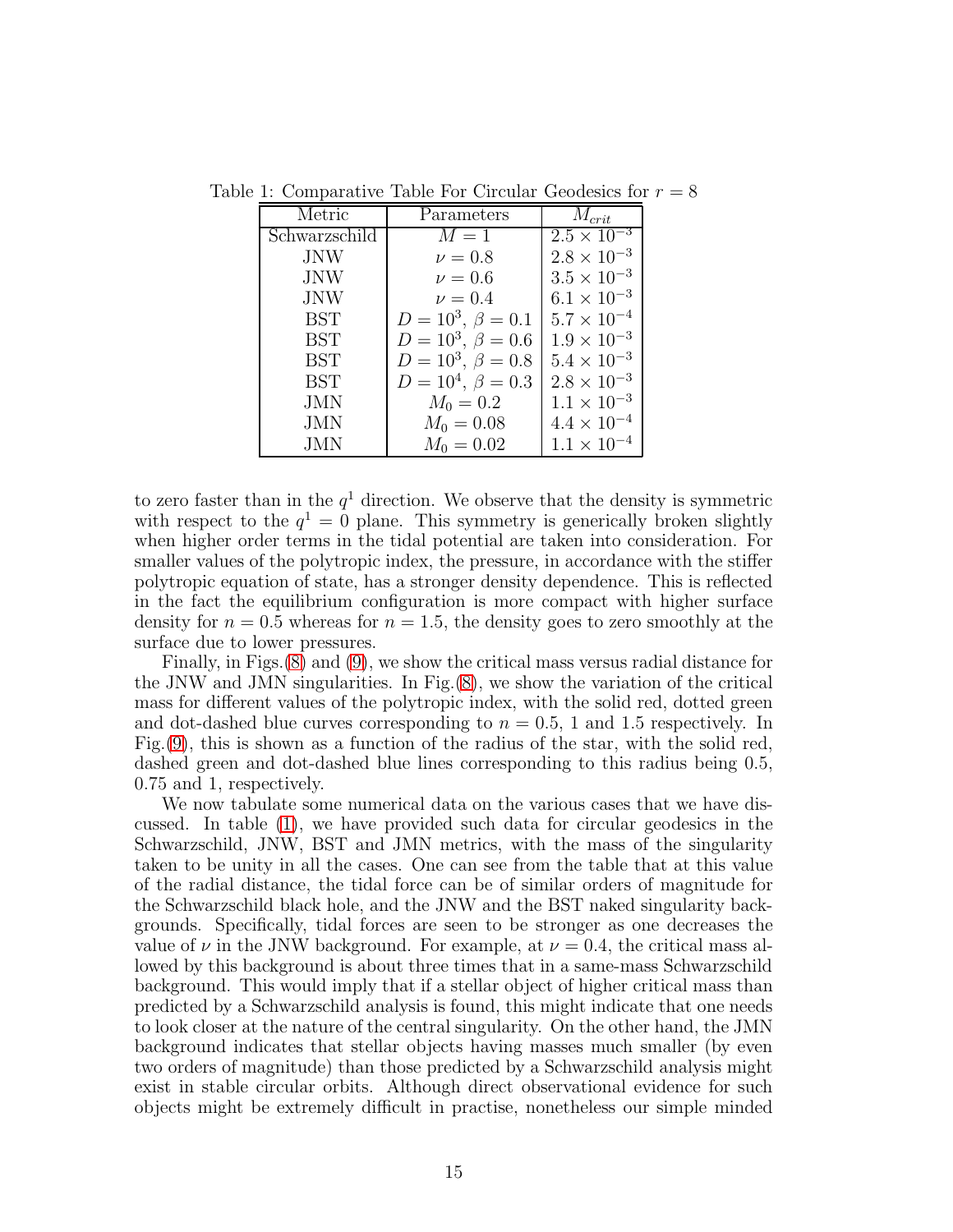<span id="page-16-0"></span>

| Metric        | Parameters                 | $M_{crit}$           |
|---------------|----------------------------|----------------------|
| Schwarzschild | $M=1$                      | $1.5 \times 10^{-3}$ |
| <b>JNW</b>    | $\nu = 0.8$                | $1.9 \times 10^{-3}$ |
| <b>JNW</b>    | $\nu = 0.6$                | $2.1 \times 10^{-3}$ |
| <b>JNW</b>    | $\nu = 0.4$                | $4.7 \times 10^{-3}$ |
| <b>BST</b>    | $D = 10^3, \beta = 0.1$    | $1.4 \times 10^{-4}$ |
| <b>BST</b>    | $D = 10^3, \beta = 0.6$    | $3.4 \times 10^{-3}$ |
| <b>BST</b>    | $D = 10^3$ , $\beta = 0.8$ | $3.9 \times 10^{-3}$ |
| <b>BST</b>    | $D = 10^4$ , $\beta = 0.3$ | $1.3 \times 10^{-2}$ |
| JMN           | $M_0 = 0.2$                | $5.4 \times 10^{-4}$ |
| <b>JMN</b>    | $M_0 = 0.08$               | $2.7 \times 10^{-4}$ |
| JMN           | $M_0 = 0.02$               | $8.1 \times 10^{-5}$ |

Table 2: Comparative Table For Radial Geodesics for  $r = 8, E = 0.01$ 

analysis indicates useful bounds on the masses of stellar objects in circular orbits of a given radius. Of course, we have confined our analysis to circular orbits, whereas actual orbits of stellar objects might be highly elliptical. We however expect that qualitative features of our analysis will remain unchanged in such situations also, though this requires a more detailed analysis.

As a consequence of our analysis, we note that for large values of r, the differences in the magnitude of the tidal force between the Schwarzschild and the JNW naked singularity background increases appreciably. For example, for circular geodesics at  $r = 12$ , we find that whereas  $M_{\text{crit}} = 9.8 \times 10^{-4}$  for the Schwarzschild case, it is  $5.6 \times 10^{-3}$  for the JNW naked singularity with  $\nu = 0.2$ . For circular geodesics at  $r = 21$ , the Schwarzschild critical mass is  $8.6 \times 10^{-3}$ , while the JNW background in this case with  $\nu = 0.1$  predicts a critical mass  $5.5 \times 10^{-4}$ , almost an order of magnitude difference. This latter set of numbers translate into interesting realistic ones as we now illustrate. Take the mass of the central singularity as  $1.8 \times 10^3 M_{\odot}$ , and  $R_0 = 14$  km (which correspond to  $R_0 = 5 \times 10^{-3}$ in natural units). Then,  $r = 21$  in natural units leads to  $r = 5.6 \times 10^4$  km. The Schwarzschild background in this case predicts a critical mass  $M_{\text{crit}} = 1.0 M_{\odot}$ , while a JNW background with  $\nu = 0.1$  predicts  $M_{\text{crit}} = 15.7 M_{\odot}$ , where we have assumed  $n = 1$  in the polytropic equation of state of the neutron star. Given a typical neutron star mass  $\sim 1.5M_{\odot}$ , we see that the neutron star is tidally disrupted for the naked singularity background but not for the Schwarzschild background at this radius.

It is also worthwhile to mention that while the discussion of the previous paragraph focused on the JNW naked singularity, the result assumes significance given the fact that similar conclusions can be reached for BSTs as well. Indeed, from Fig.[\(3\)](#page-13-1), we see indications that the critical mass increases sharply as the value of the parameter  $\beta$  in Eq.[\(20\)](#page-7-2) is increased. It is thus expected that appropriately tuning the parameters of a BST, one can in principle obtain values of the critical mass substantially larger than what is obtained in Schwarzschild backgrounds. On the other hand, as Table [\(1\)](#page-15-0) indicates, JMN backgrounds typically show lower tidal effects compared to the Schwarzschild cases.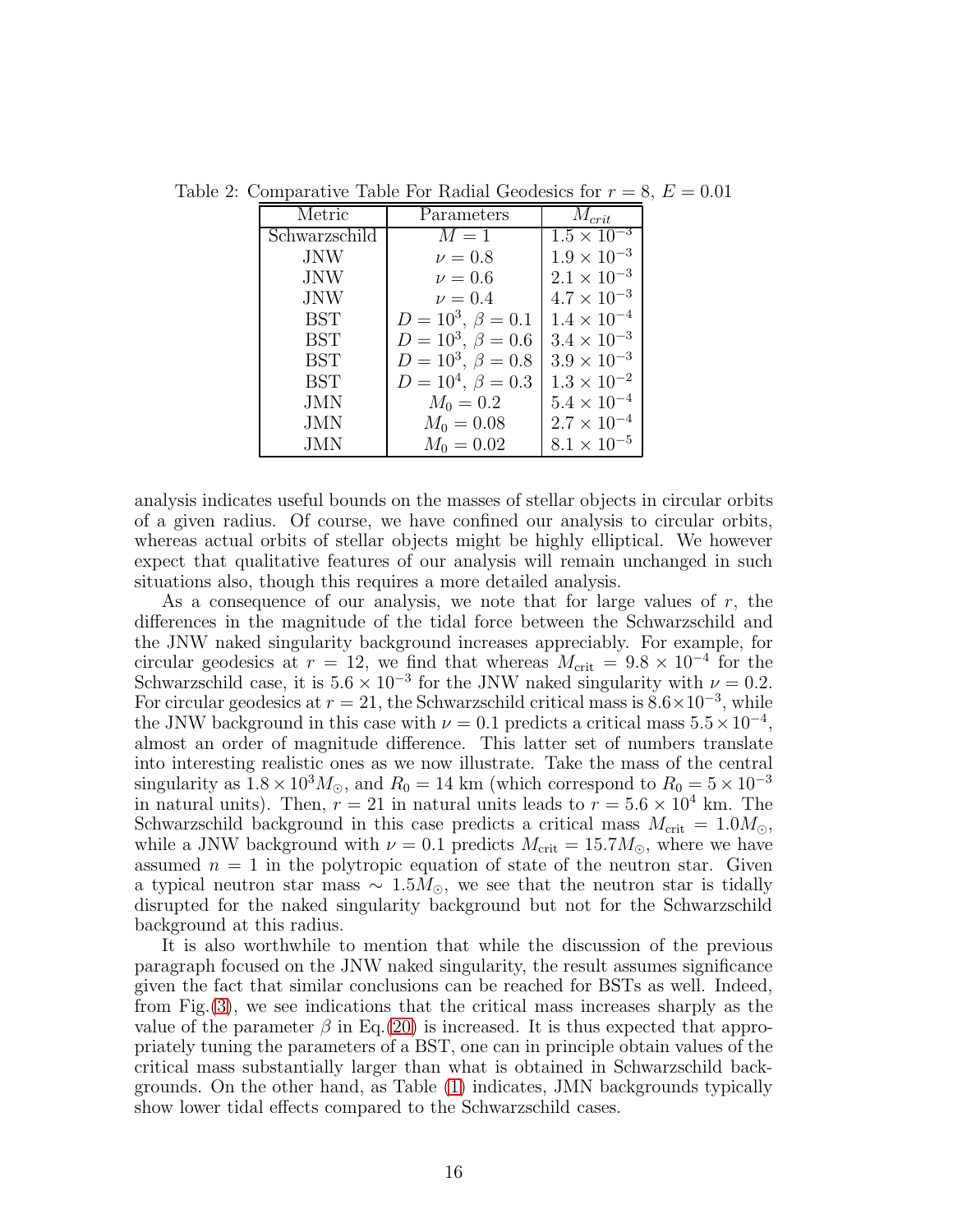Table [\(2\)](#page-16-0) summarizes the results for the radial geodesics, which have to be understood along with the limitations discussed in subsection 2.5. We see that these are qualitatively similar to those for the circular geodesics. In this table, we have considered a small energy of the star. Increase in this leads to a higher difference in magnitude for the critical mass for the naked singularity background compared to the Schwarzschild case. However, the assumption that the star has travelled a distance that is small compared to the scale over which the tidal forces change will not be valid for high energies of the star, and thus higher values of energy will probably not be very trustable in our framework.

Before we end, let us briefly comment on the nature of tidal forces in the interior Schwarzschild solution of Eq.[\(23\)](#page-8-2). We considered radial geodesics in this geometry, with energy  $E = 0.01$ . Here, we have taken a matching radius  $r = 20$ . Our results in this case suggest that the critical mass reaches a saturation value as the radial distance of the stellar object decreases. However, we were able to achieve good numerical convergence in this case only for a limited number of parameter values. This case is of interest as this exemplifies motion in a diffused matter background by a stellar object (which is assumed not to back react on the background) and merits further understanding, which we defer for a later study.

### 4 Discussions and Conclusions

In this paper, we have examined the nature of tidal forces in a class of non-rotating naked singularity backgrounds on stellar objects in radial and circular geodesic motion. The purpose of this work was to understand theoretical differences in the nature of these forces, keeping in mind observational aspects. Broadly, this paper establishes the magnitudes of these forces for three different naked singularity backgrounds. Our main conclusion here is that tidal forces can be significantly different for these cases when compared to the Schwarzschild background. If in experiments can indicate numerical bounds on the masses of objects that can be tidally disrupted by a singularity, our results might be effective in modelling such situations, to indicate the nature of the underlying singularity.

In this paper, we have confined ourselves to a second order expansion of the tidal potential in Fermi normal coordinates. The analysis of [\[9\]](#page-18-8), which is based on a fourth order expansion of the potential is numerically more accurate. However, in this paper our main focus was comparing the magnitudes of the tidal force in different backgrounds. Inclusion of higher order corrections, although important, will not qualitatively affect the results of the present analysis.

Also, our analysis is simple minded, has a number of constraints which we have extensively discussed. Nevertheless, we believe that the present analysis complements the work of [\[9\]](#page-18-8) and sets the stage for a deeper question, namely if tidal disruptions can be an effective indicator of the central singularity in galaxies or galaxy clusters. As an immediate future application, we hope to build upon the results of this paper to understand rates of tidal disruption events, while taking into account the fluid nature of the star. This work is in progress. Further, as is well known, a realistic neutron star has a superfluid character, and its fluid dynamics might be different from what is assumed in this work. How this